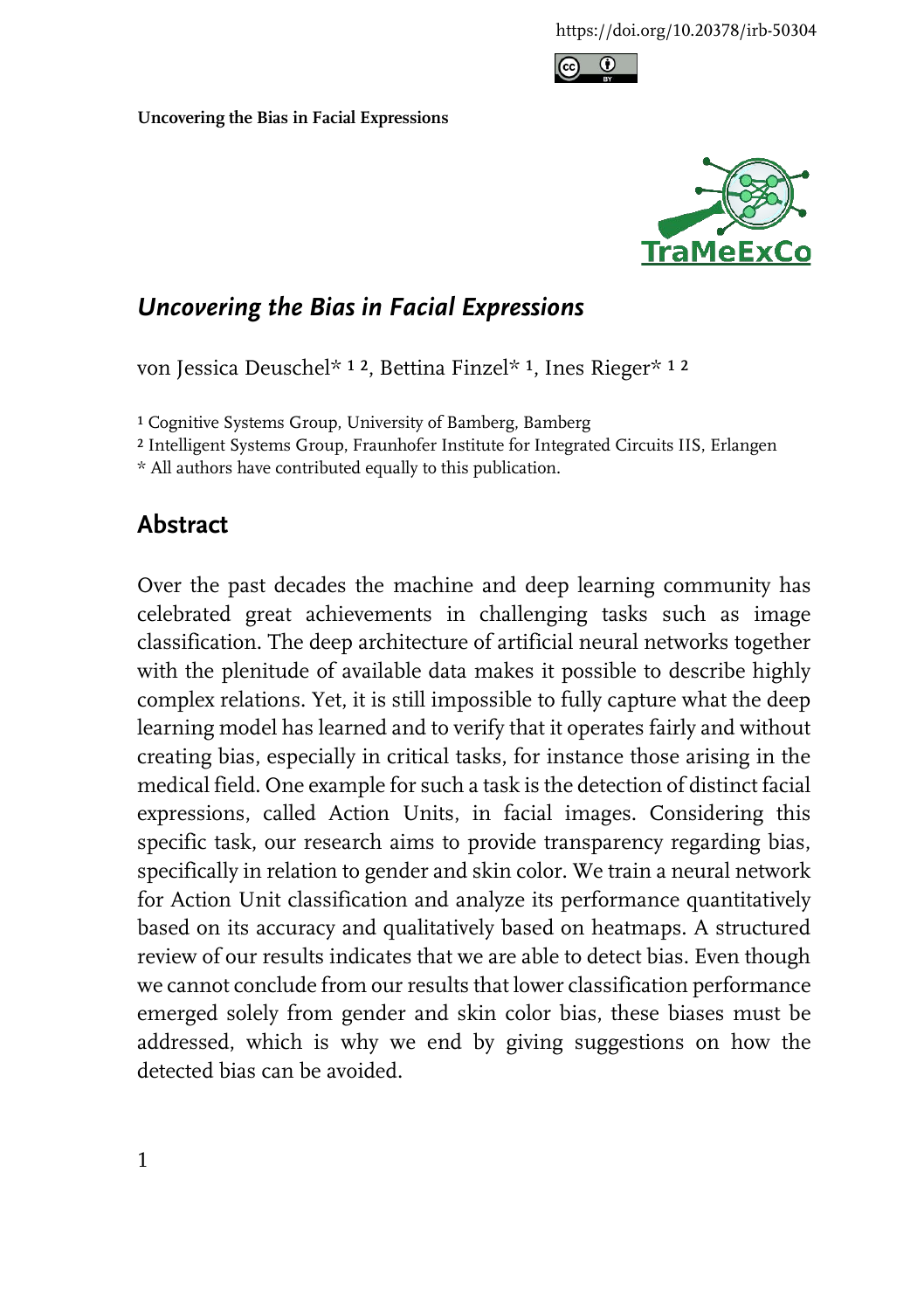# **Introduction**

In recent years, Artificial Intelligence (AI) applications have become an increasingly important part of our everyday lives. Netflix recommends relevant films, Amazon offers comparisons to similar products and Siri tells jokes on inquiry. Artificial Intelligence also plays a role in other fields such as security or recruiting procedures. In medicine AI algorithms are also used, for example to detect distinct facial expressions in human faces. These so-called Action Units can help to determine for example whether a patient is in pain. This is especially important when a patient cannot articulate pain by self-assessment.

In order to create such supporting AI solutions, developers usually employ machine learning algorithms which are designed to learn from training data. During the training process, the algorithm finds patterns in the input data and adjusts its operations accordingly and automatically. Some of the best performing machine learning algorithms, such as convolutional neural networks, select automatically which information is most relevant in the input data. In the case of Action Unit detection, the previously mentioned algorithm learns the characteristics of certain expressions in images of human faces and maps them to the corresponding Action Unit, e.g. eye brow lowering. This makes life easier for developers and analysts. However, these algorithms become nontransparent due to the complex decision making processes they rely on: it often remains unclear why they have made a certain decision. In fact, they are black boxes. The consequence of this non-transparency can be incorrectness or unfairness. For example, in their hiring process, Amazon made use of a machine learning algorithm to pre-select applicants for a software developer position, until they realized that the algorithm was biased towards recommending men over women (Dastin, 2018). The algorithm had learned the unequal ratio of both genders in technical jobs from previous years. It had consequently rated the factor 'gender' as highly important for a successful hiring process and effectively discriminated against women as a result.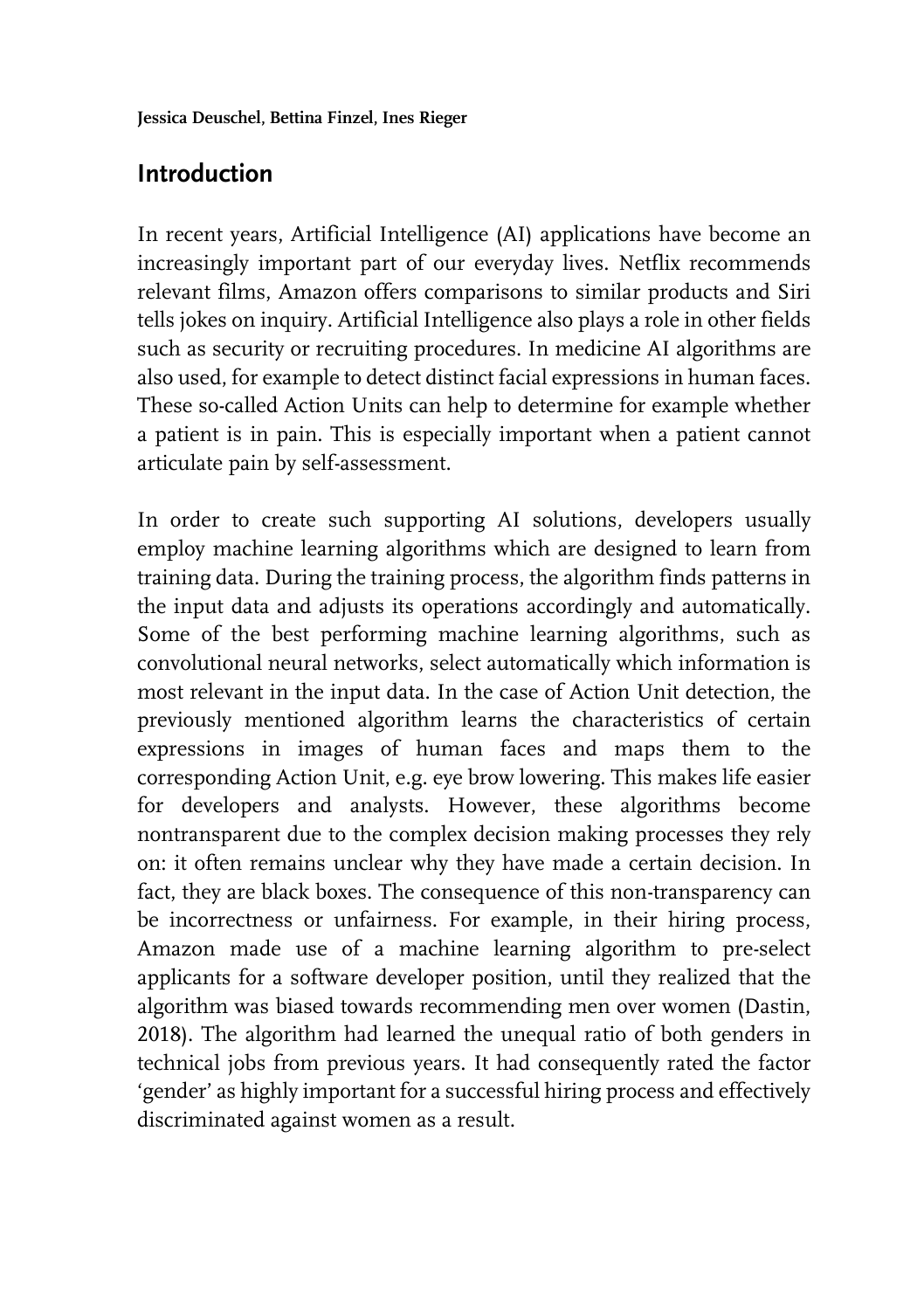To prevent such errors in the future, it is crucial to verify and ensure fairness of machine learning algorithms. In this contribution we aim to uncover bias resulting from unbalanced training data, taking the example of predicting Action Units. We show that an unbalanced training dataset can lead to a biased model. We attempt to uncover the bias by using interpretability tools, which visually highlight model-relevant parts of the input data and thus increase the transparency of the algorithm's decision. This way, unfairness may be detected and mitigated in future applications.

In the following chapters we want to provide an understanding of both machine and deep learning in general, as well as of the challenging task of Action Unit detection. We put our focus particularly on bias and provide explanations on how it arises and why it is so concerning, especially in machine learning. By manually skewing our data, we show the impact of biased training through the example of Action Unit detection. We also expound the challenges met in detecting and locating the bias. To the best of our knowledge, there is no previous research on uncovering bias for the use case of Action Unit detection.

This contribution is structured as follows: First, a theoretical background is provided explaining machine and deep learning, bias, and Action Units. Next, the data and our experiments are described. In order to test for bias in Action Unit detection, we artificially created skewed, biased datasets that considered only specific subgroups by filtering the data on gender or skin color. For our experiments, we trained several deep learning models on the different dataset splits respectively. The subsequent sectiondescribes our evaluation metricsAfterwards we evaluate the performance of our deep learning models with respect to these metrics and an explainability method. In the final two sections of the contribution we summarize and discuss our results.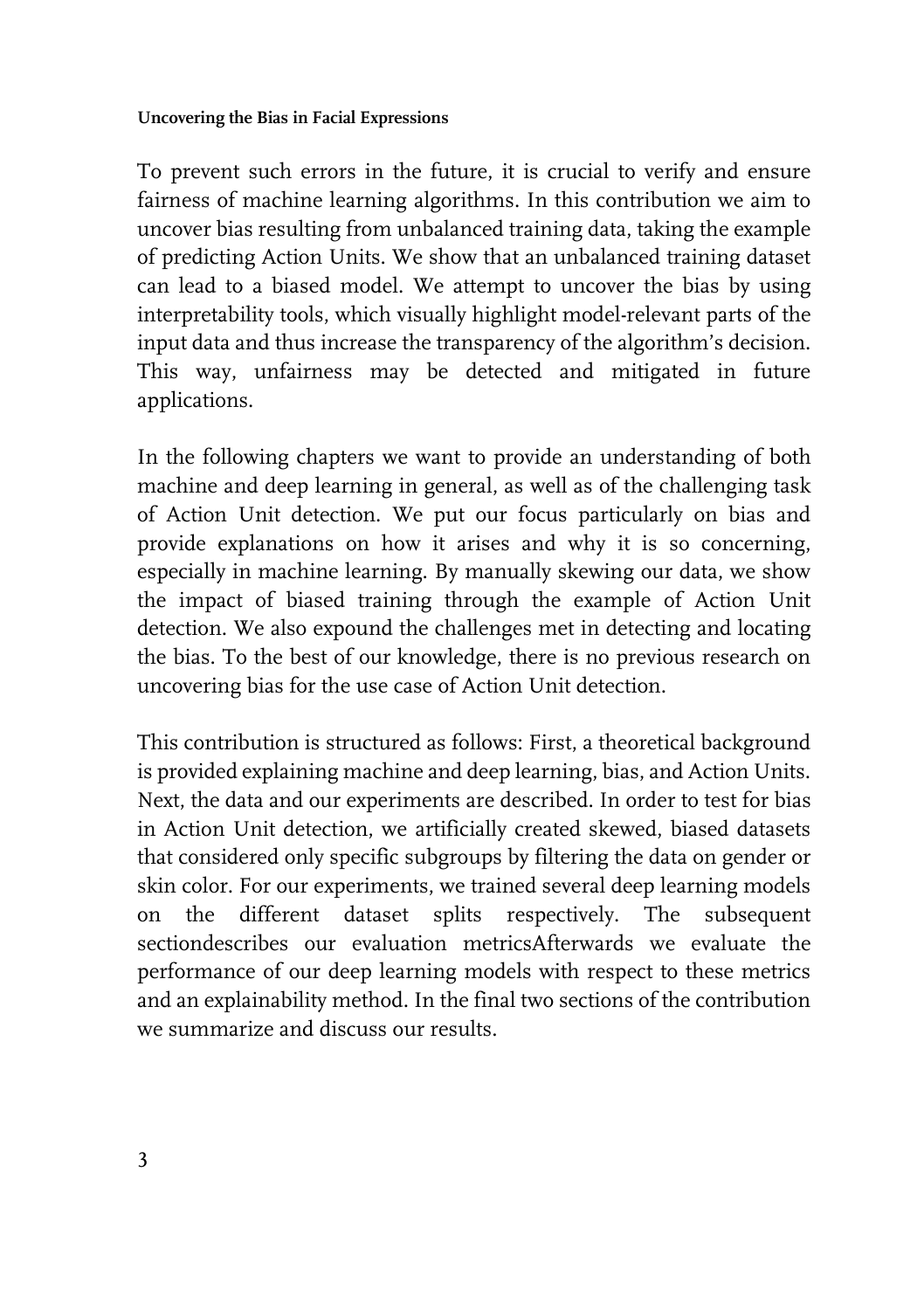# **Background**

## **Machine Learning**

For hundreds of years, humans have been fascinated by the idea of creating Artificial Intelligence (AI). The term 'Artificial Intelligence' is not clearly defined and constantly changes along with progress made in the field of computer science. Intelligence in computer science was first defined as the ability to solve rule-based tasks, such as beating a chess champion, and only gradually changed towards more intuitive tasks such as word or image recognition. Such intuitive tasks are especially easy for humans because they can rely on previous experiences. Machine learning, a sub-field of AI, picked up this idea of solving tasks using previous experience. In other words, the machine learning algorithms were designed to 'learn', which here means identifying patterns from 'experience'. Experience is gained from examples, which are provided through training data (Goodfellow et al., 2016).

In the classical sense of machine learning, the developer splits the data into training and test data, extracts features from the training data, and selects a model, for example a linear one. The goal is to find a suitable parameter setting for a model, which minimizes the deviation of the model's predictions from the true values (ground truth), provided by the data. Finding such a parameter setting corresponds to minimizing the error, which is calculated by a given error function, also called loss function.

To give a simple example, consider a regression task of predicting income. The developer can choose useful features from the training data, e.g. the variable 'age' and a plausible model to fit the relation between 'age' and 'income', e.g. a simple linear model, meaning that income increases with age. With these assumptions, the model can learn two parameters: the slope and the start height of this linear relation. 'Learning' in this case means that these parameters are adjusted continuously until a certain loss function - in this case least-squares is common - is minimized. In other words, we find the parameters that lead to the best match between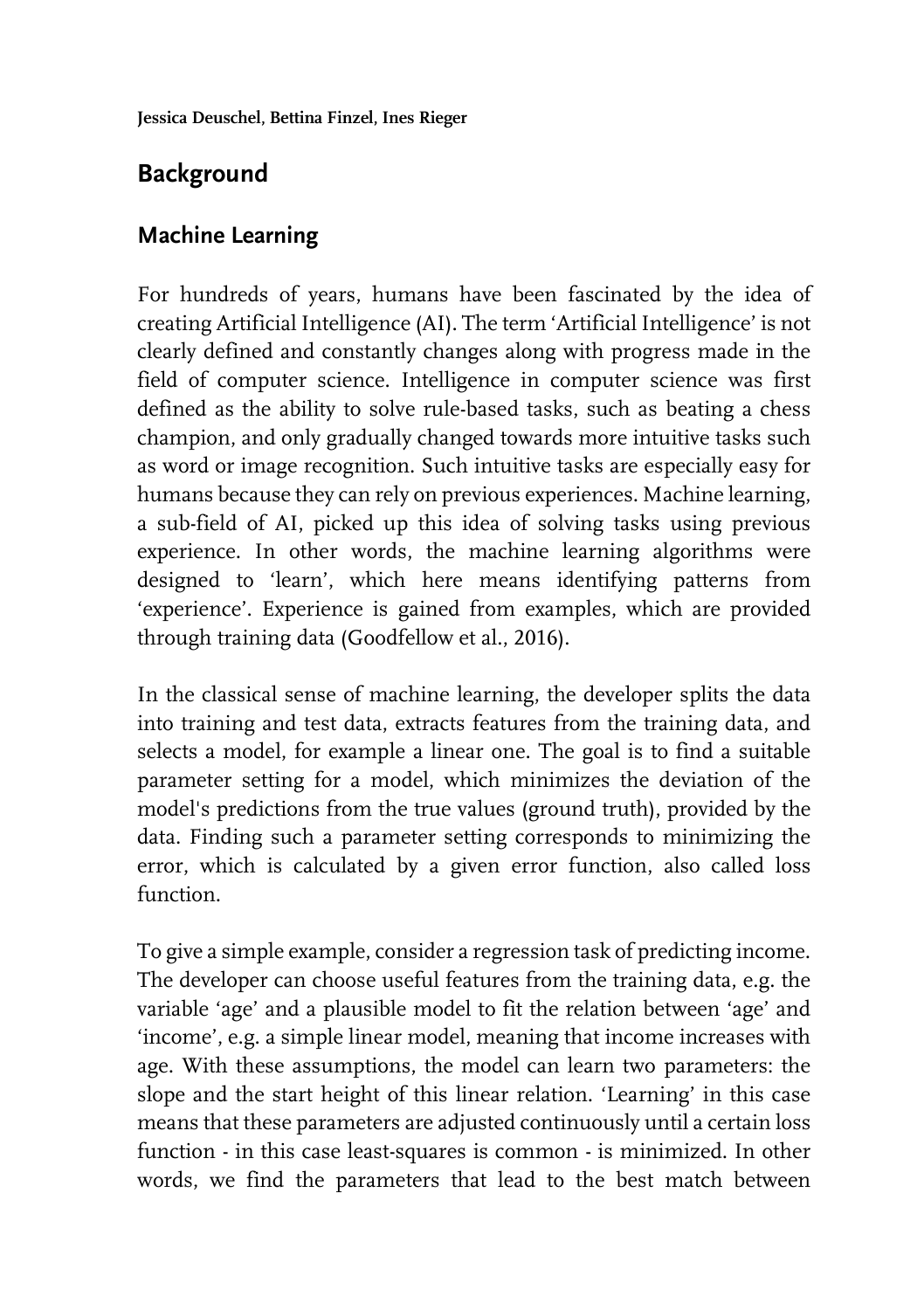predictions made with our model and the labels of input data. We can also verify the performance of our model by using the test data. In this case, we need to apply the model to the test data and compare the predictions with the ground truth. Assuming that our model performs well, we can process a new data point, e.g. a 42-year-old, and predict the income of this person using our model.

Of course, in a real-world scenario one variable ('age') will not be enough for this task. Other features, for example 'graduation level', 'place of residence' or 'gender' can also play a role in this case. Additionally, most machine learning tasks require not just multiple variables, but also a more complex model. Assuming a linear relationship between the variables and the target ('income') may not apply to children, as they usually have no income. Furthermore, we do not necessarily want to define relevant features beforehand. For example, if our input data consists of images, a manual extraction of relevant features would be challenging. Therefore, the first step, the feature selection, can be included in the modelling process, too. Thus, in the paradigm of our research, the model itself will make a decision about whether the 'color' or 'position' of a pixel (or combination of pixels) in an image is a useful feature for the task at hand by increasing the parameter, also called weight, for this feature. Coming back to our example of income prediction and transferring it to the task of classifying images, we would not need to define relevant features in an image, like information indicating older age. The model itself would extract relevant features automatically, for example wrinkles, in order to predict higher or lower income.

A popular choice for models that do both, feature extraction and prediction for complex tasks, are artificial neural networks. In a neural network both of these steps are completed automatically in the training process. For complex data such as images, we consider deep artificial neural networks, Thus, our research forms part of a sub-discipline of machine learning called deep learning. (Deep) Artificial neural networks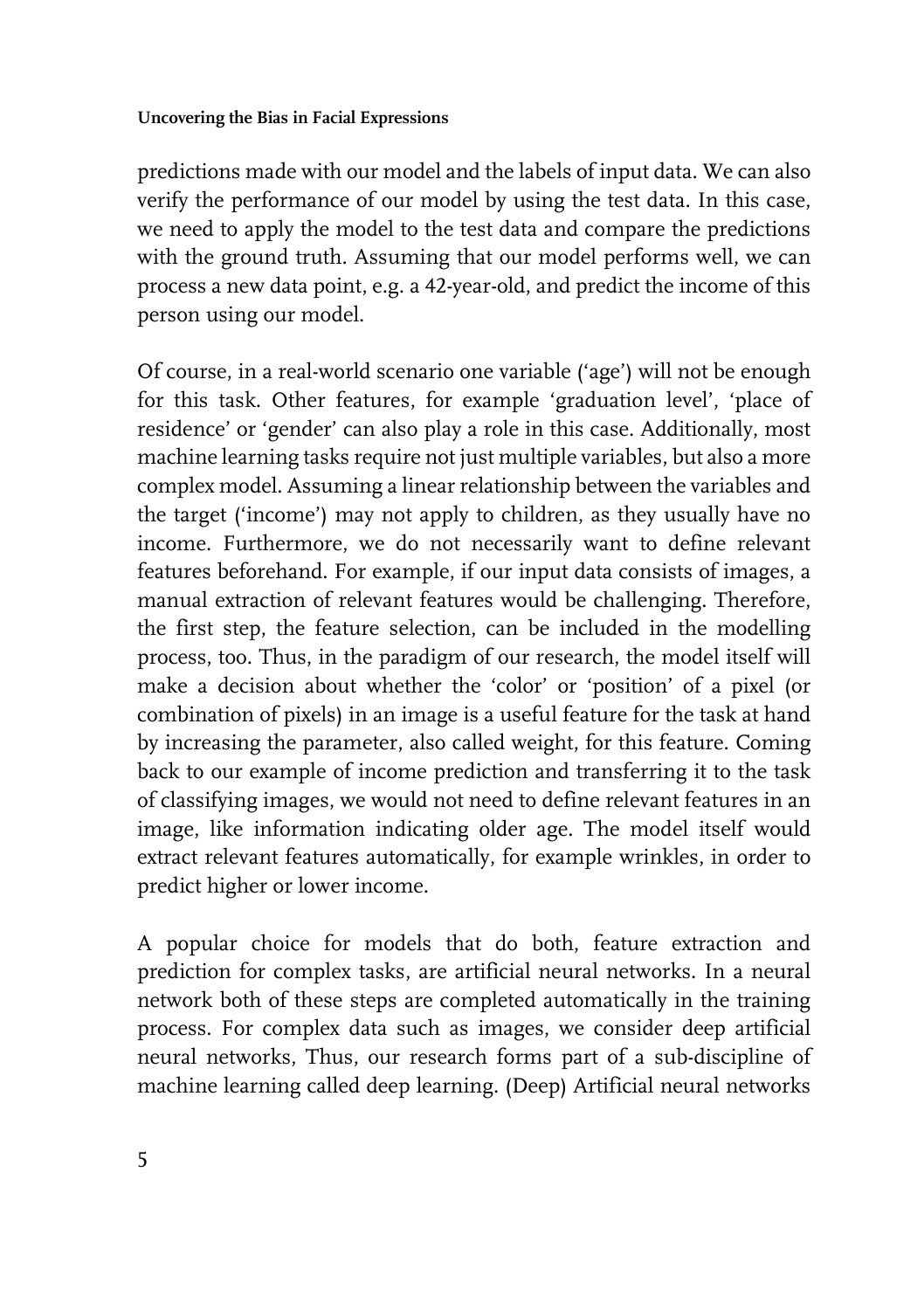received their name from their structure, which resembles the biological brain (Goodfellow et al., 2016). They can process a large amount of data, which is especially useful for images, where the data consists of multiple pixel values. Although (deep) artificial neural networks are structurally complex, their method of operation is in principal the same as that of a simple linear regression. The input data is processed by several mathematical functions that weight the input with adjustable (learnable) parameters. In contrast to linear regression, however, the produced outputs function in turn as inputs for another function, which combines and weights them again. This process is repeated several times. The more functions are chained together (the more so called 'layers' the network has), the deeper it is. If a network has more than 3 layers (input layer + intermediate layers + output layer), it is considered deep. In a nutshell, the input is weighted and recombined in several consecutive operations until we receive a final output representation which can be used to classify the input. For instance, we can use deep artificial neural networks to predict the emotion of a person shown in an image. To train this network, the weights of certain features need to be adjusted just as in other models. In this process, the loss function, which measures the error the model has made, is minimized. As a result the parameters or weights are adjusted such that the model can make a better prediction in the following runs.



*Figure 1: A schematic overview of the learning process for image classification.*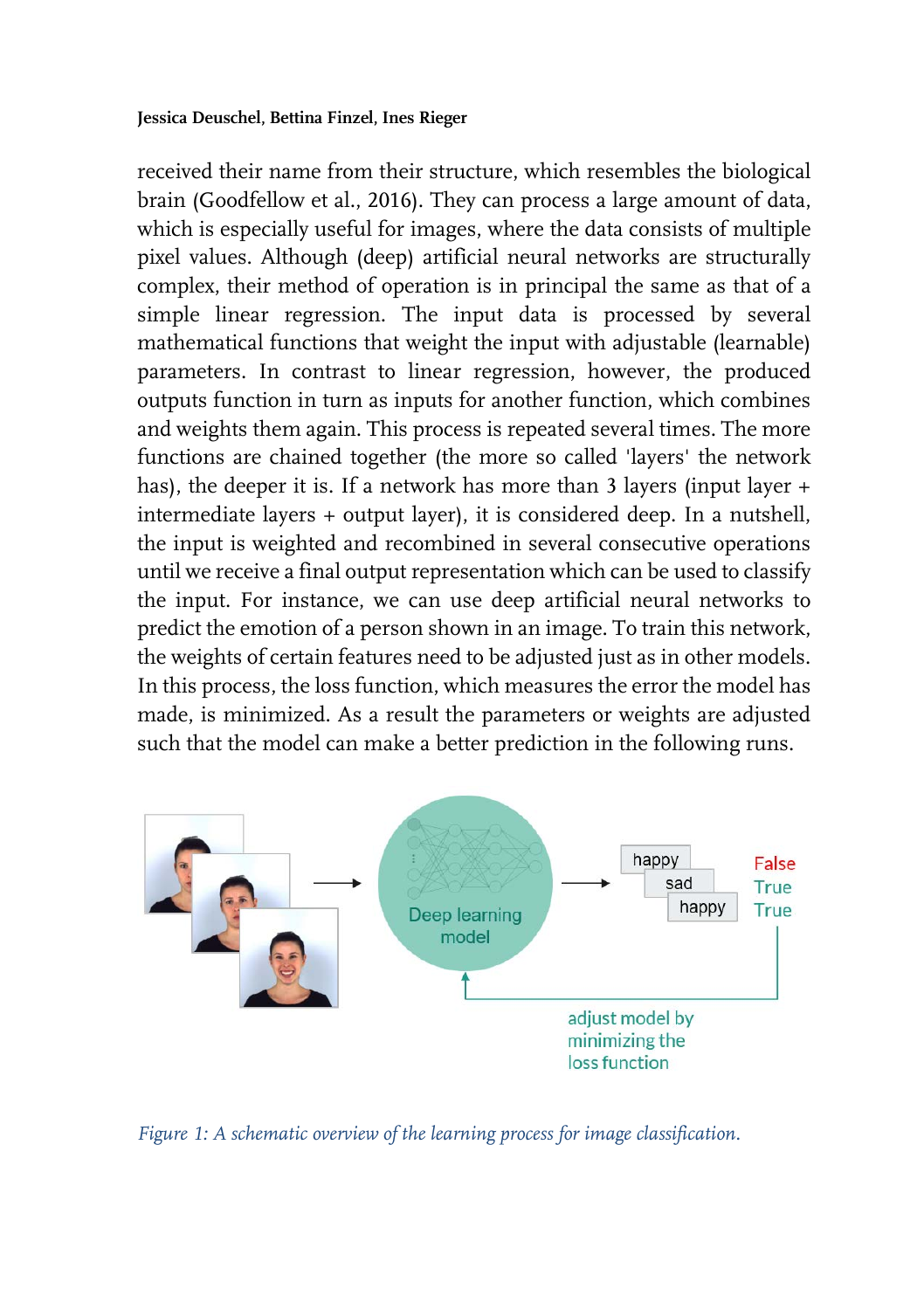The described learning process is depicted schematically in figure 1. The input data are images of people showing a particular emotion from which the label or ground truth is extracted. Each image pixel value provides information about the image and is processed by a deep learning model. Based on this input, the model is then given the task to return a class prediction, in this case the emotion depicted in the image. This prediction is either true or false. A loss function calculates the error. In an optimization step it is decided how to change the model weights to arrive at a smaller error. Thus, the model is adjusted by experience, which is called learning. Note that we synonymously use the term 'classifier' for a model performing a classification task. In order to train a deep learning model, a large amount of data is necessary. When we try to teach a model to classify facial expressions, we need several thousand images.

### **Bias**

As explained in the previous section, machine learning algorithms heavily rely on data. The data contains all information a model can learn, making its careful selection essential. Skewed data can lead to a biased model, which in our context means that the model may treat certain subgroups, e.g. underrepresented subpopulations, unfairly. Even though the word bias can have several meanings (Dietterich et al., 1995) in our setting it is understood as a skew in the data or model towards certain assumptions which may lead to unfair outcomes. There are several kinds of bias which are not clearly separable. To name a few examples: Mehrabi et al. (2019) distinguishes between omitted variable bias, where critical features that influence the model outcome are missing in the data, and observer bias, which denotes the tendency of humans to see the expected and therefore label data according to their own expectations rather than the relevant feature. Another common bias is the historical bias, a bias reflecting social and historical beliefs in society. An example for the latter is given by Bolukbasi et al. (2016) in their investigation of gender bias in so-called word embeddings. A word embedding – in this case trained on a corpus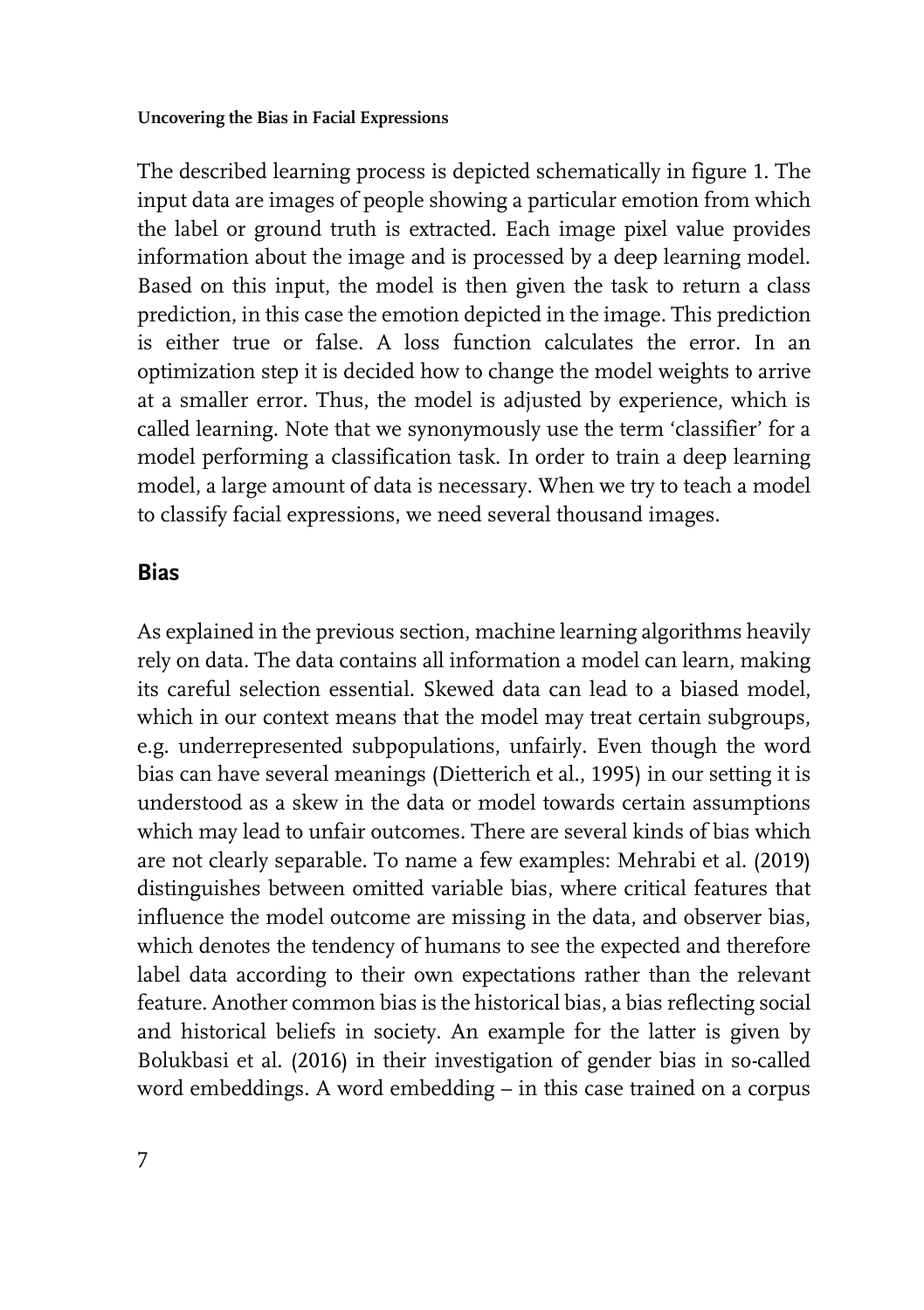of 3 million English words from Google News texts – reveals semantic relationships between words in a statement like "London is to England as Berlin to Germany". The same word embedding, however, also created statements such as "man is to doctor as woman to nurse", unveiling outdated concepts in society and gender stereotypes promoted in journalism.

The type of bias we concentrate on is sampling bias (Mehrabi et al., 2019). This kind of bias is introduced by a lopsided data selection that does not represent the population. There are plenty of examples for sampling bias. For instance, the popular dataset ImageNet (Deng et al., 2009) contains only 3% of images from China and India together (Shankar et al., 2017). Shankar et al. evaluate that a model trained on recognizing image content via ImageNet is for example likely to misclassify pictures of Indian bridegrooms while American bridegrooms were mostly classified correctly. Generally speaking, a model trained on a certain population (meaning e.g. a particular geographical location, gender or age group) cannot without issue be deployed on a different population (Kallus et al., 2018). This means that the data used to train models that are to be used for more than one specific population needs to be sufficiently diverse. At this point the question of how to overcome the problem of such sampling bias is posed.

Even in classical machine learning the reduction of bias is a challenge, despite the availability and interpretability of features. Taking a naïve approach – like the complete removal of critical variables such as 'age' or 'gender' – does not prevent unfairness due to alternative correlations (Hardt et al., 2016; Pedreshi et al. 2008). Therefore, input data changes must work in a more sophisticated manner. In an attempt to effect this kind of sophisticated change in input data, Kamiran et al. (2009) reweight the input data using a learned ranking function to lose discriminatory information (e.g. skin color) in the data before training on the modified dataset. Another attempt to overcome bias is by adapting the model. Corbett-Davies et al. (2017) thus investigate algorithmic fairness in machine learning and formulate it as an optimization problem constrained by fairness measures. These fairness measures, however,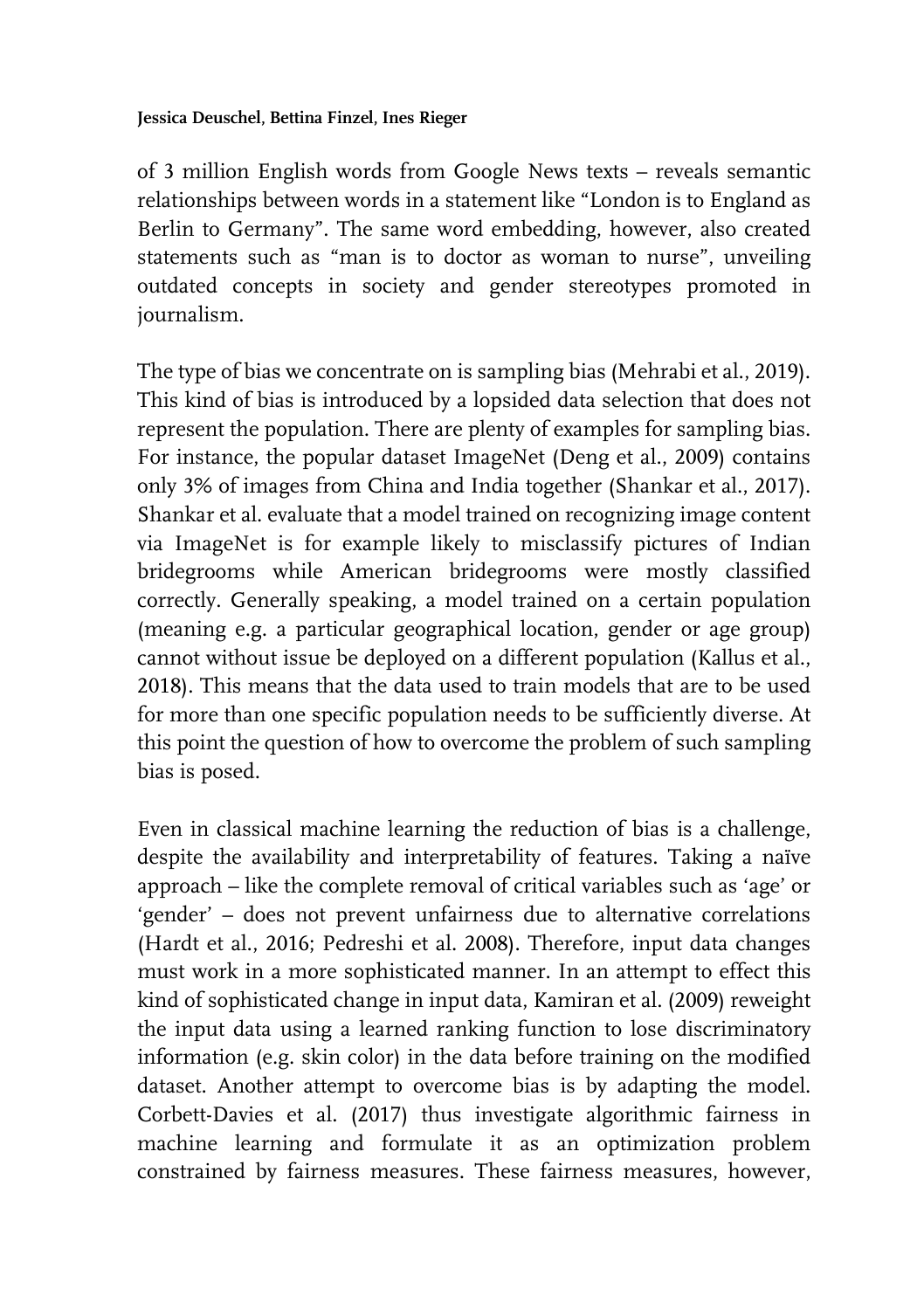require an accurate statistical definition. A distinction between these measures can be found in Hardt et al. (2016).

However, for image data and deep learning models, we need different approaches, as image data is too complex and unstructured to apply the kind of fairness measures Corbett-Davis et al. describe. For images, the protected attributes such as 'skin color' are not easily separable from other features because the feature extraction is also not interpretable for humans.



*Figure 2: Layer-wise relevance propagation measuring the relevance of each pixel for age estimation [image from (Lapuschkin et al., 2017)]*

As a first step, bias or unfairness needs to be discovered. Here interpretability and explainability are key. Research in this direction aims to make transparent how and why a machine learning algorithm has come to a certain decision and which features it has considered to be relevant.

As Du et al. (2020) point out, interpretability tools can help to identify bias. The authors describe two ways of identifying bias: from top-down by checking most relevant features that led to a prediction or from bottomup by slightly changing input features, like changing the skin color of a person, and comparing the change in the prediction. As top-down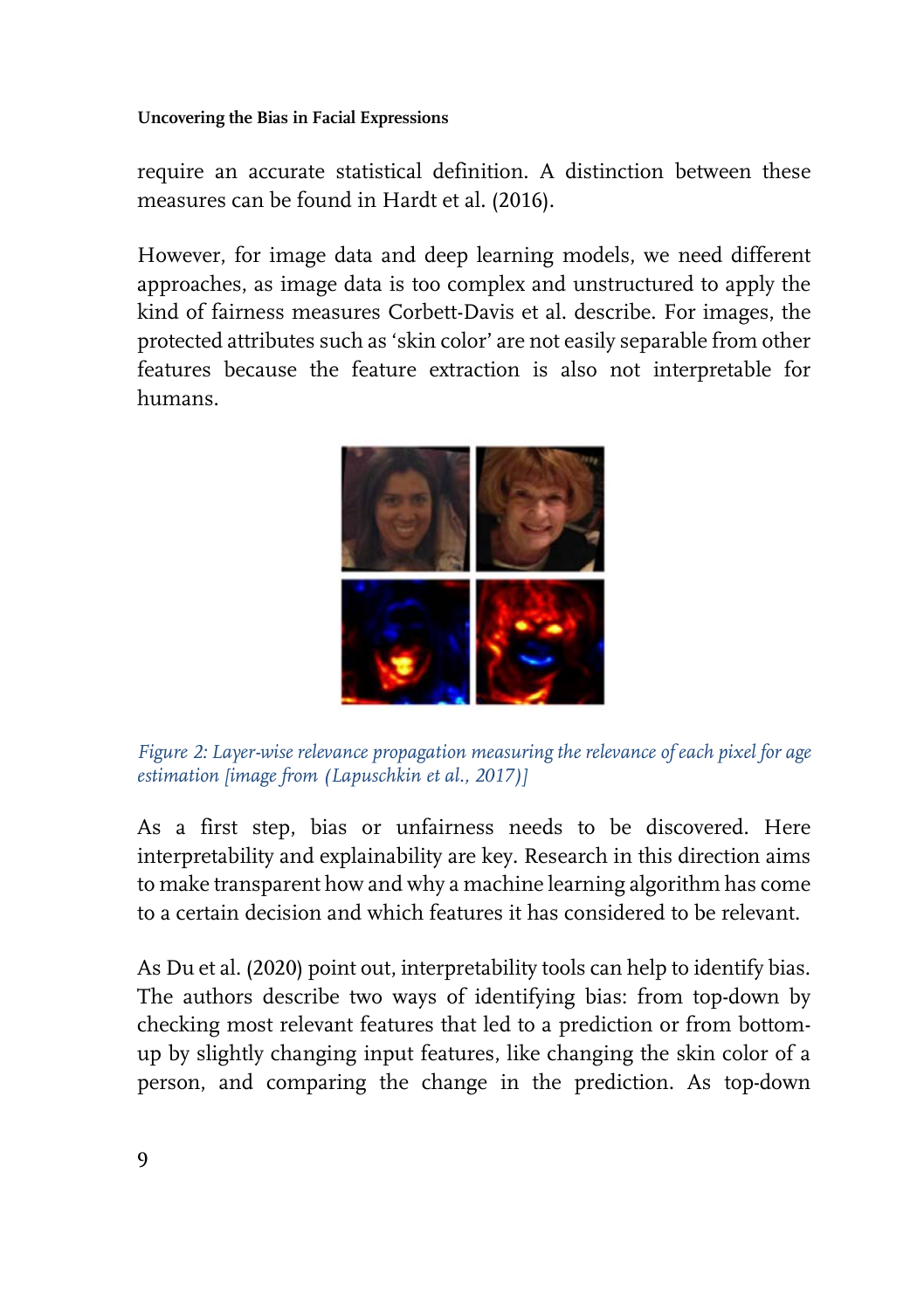approach, we can make use of layer-wise relevance propagation (LRP) (Lapuschkin et al., 2017). LRP measures the relevance of each pixel, thus the extent each pixel contributes to the output. The relevance values can be translated into color values which creates a heatmap on the input image showing the most relevant parts in e.g. red and the values contradicting a class in blue. An example from Lapuschkin et al. (2017) is given in figure 2. In this example 'age' is estimated (young vs old). Red pixels contribute to the class 'young', whereas blue pixels speak against it. Here we can identify a bias: The classifier apparently learned that smiling contradicts a person being old. As we find this tool particularly useful, we employ it for our research.

In our research, we mainly focus on identifying bias. However, those interested in related work on mitigating bias may refer to Du et al. (2020) who summarize a few methods on this matter and Wang et al. (2020) who benchmark bias mitigation techniques. For a practical example of bias identification and mitigation, see for example the previously mentioned word embeddings in Bolukbasi et al. (2016). For a comprehensive overview of methods, IBM Research developed the AI Fairness 360 Open Source Toolkit<sup>1</sup>, a set of fairness metrics for datasets and models, explanations for these metrics, and algorithms to mitigate bias in datasets and models (Bellamy et al., 2018).

Other research has put the focus on bias and Action Units, the use case this paper focuses on. In Kilbride et al. (1983) the authors conducted a survey on ethnic bias in emotion recognition where Action Units served as ground truth label. In this survey, human bias, as opposed to machine learning algorithm, was the topic of investigation. More directly related to our research field is Xu et al. (2020). In their research, the authors investigate bias in facial expression recognition, albeit without the consideration of Action Units. Also loosely related is the work of Serna et al. (2020) who examine and mitigate bias in face recognition. For the

 $\overline{a}$ 

<span id="page-9-0"></span> $^{\rm 1}$  The IBM AI Fairness 360 Open Source Toolkit and more information on its uses can be found here[: https://aif360.mybluemix.net/](https://aif360.mybluemix.net/).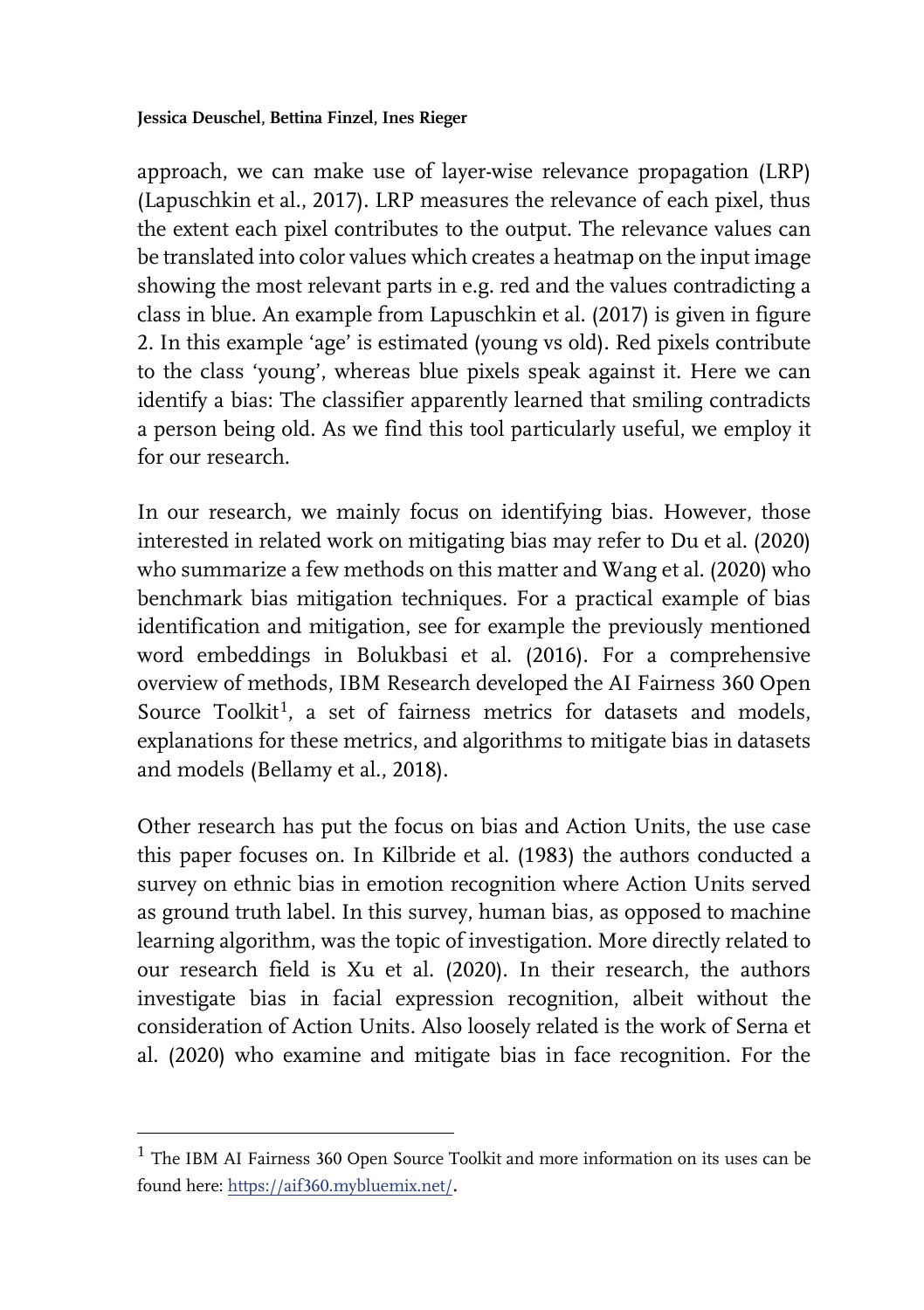research presented here, we build on this previous research to uncover bias in classification of facial expressions based on Action Units.

## **Action Units**

Action Units are individual facial expressions, which are distinguished and defined in the manual of the Facial Action Coding System (Ekman et al., 1987). The manual describes the occurrence and possible combinations of different Action Units.

|                             |                             |                        | <b>Upper Face Action Units</b> |                     |                          |
|-----------------------------|-----------------------------|------------------------|--------------------------------|---------------------|--------------------------|
| AU1                         | AU <sub>2</sub>             | AU <sub>4</sub>        | AU <sub>5</sub>                | AU <sub>6</sub>     | AU <sub>7</sub>          |
|                             |                             |                        |                                |                     |                          |
| <b>Inner Brow</b><br>Raiser | <b>Outer Brow</b><br>Raiser | Brow<br>Lowerer        | <b>Upper Lid</b><br>Raiser     | Cheek<br>Raiser     | Lid<br>Tightener         |
| *AU 41                      | *AU 42                      | *AU 43                 | AU 44                          | <b>AU 45</b>        | AU 46                    |
|                             |                             |                        |                                |                     |                          |
| Lid<br>Droop                | Slit                        | Eyes<br>Closed         | Squint                         | <b>Blink</b>        | Wink                     |
|                             |                             |                        | <b>Lower Face Action Units</b> |                     |                          |
| AU <sub>9</sub>             | <b>AU 10</b>                | <b>AU 11</b>           | <b>AU 12</b>                   | <b>AU 13</b>        | <b>AU 14</b>             |
| - 48                        |                             |                        |                                |                     | $\overline{1}$           |
| Nose<br>Wrinkler            | <b>Upper Lip</b><br>Raiser  | Nasolabial<br>Deepener | Lip Corner<br>Puller           | Cheek<br>Puffer     | Dimpler                  |
| <b>AU 15</b>                | AU 16                       | <b>AU 17</b>           | <b>AU 18</b>                   | <b>AU 20</b>        | <b>AU 22</b>             |
| تغدد                        |                             | $-8$                   |                                | $-2$                |                          |
| <b>Lip Corner</b>           | Lower Lip                   | Chin                   | Lip                            | Lip                 | Lip                      |
| Depressor<br>AU 23          | Depressor<br>AU 24          | Raiser<br>*AU 25       | Puckerer<br>*AU 26             | Stretcher<br>*AU 27 | Funneler<br><b>AU 28</b> |
|                             |                             |                        |                                |                     |                          |
| Lip<br>Tightener            | Lip<br>Pressor              | Lips<br>Part           | Jaw<br>Drop                    | Mouth<br>Stretch    | Lip<br><b>Suck</b>       |

*Figure 3: A subset of Action Units from the Facial Action Coding System (Yin et al., 2017).*

Figure 3 lists a subset of existing Action Units. Action Units can occur in the lower parts of the face or the upper face. For example Action Unit 1, which is the inner brow raiser, belongs to the Action Units in the upper face. Action Unit 10, which corresponds to raising the upper lip, occurs in the lower face.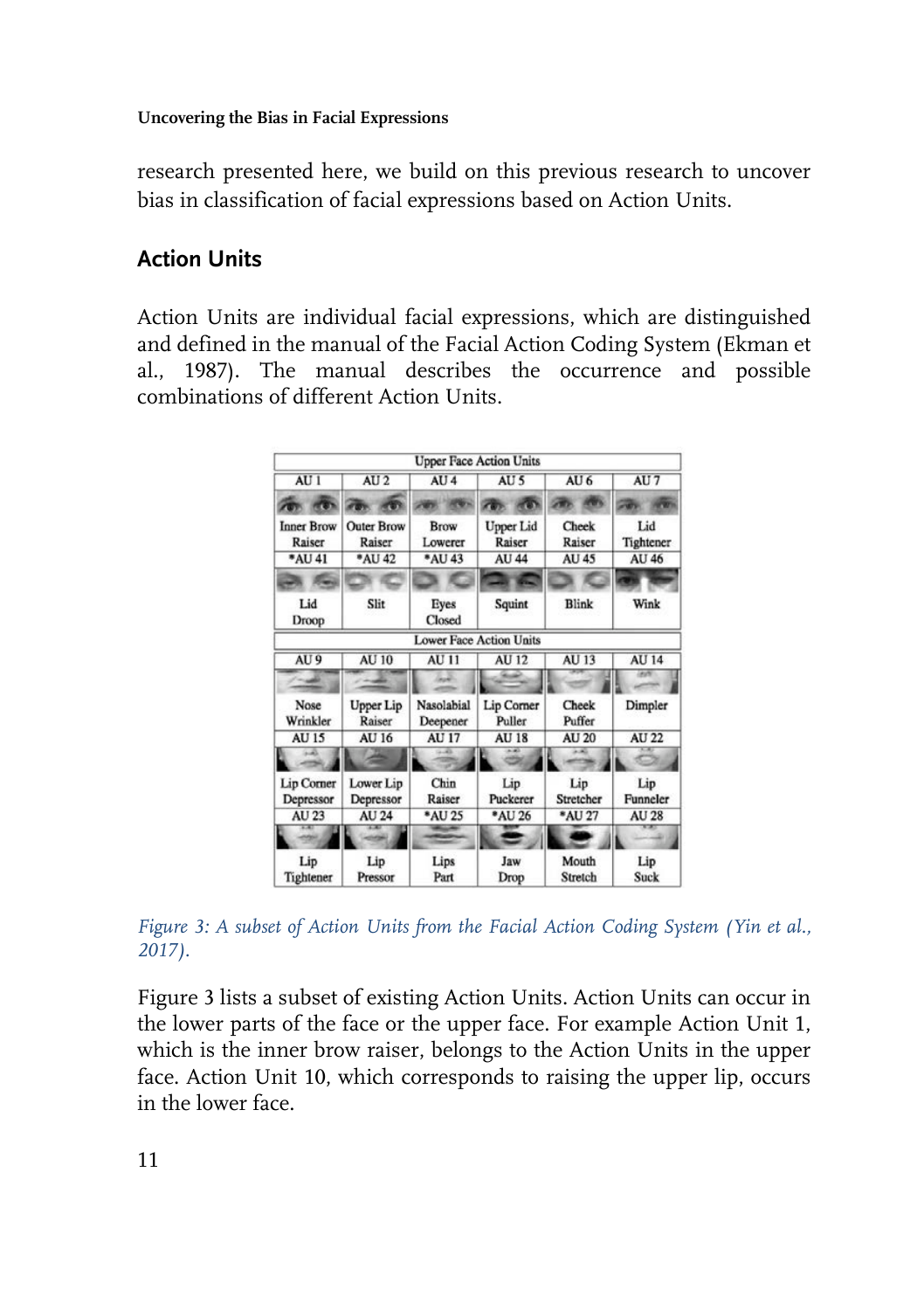Interpreting facial expressions correctly is especially relevant in the clinical context. Combinations of Action Units can be indicators for emotions as well as pain and may help in the assessment of the state of a patient who cannot communicate the intensity of pain he or she feels. Therefore, reading emotions and pain in the patient's face, which is to say predicting and interpreting Action Units correctly, can be helpful to decide about appropriate treatment. However, systems have to be trained carefully, since an unwanted sampling bias can be easily induced, producing severe consequences for individual patients or even groups of patients.

Action Units can be expressed very differently, as their intensity and frequency vary. The appearance of Action Units can be influenced by age (for example through more wrinkled faces) and health (presence of scars etc.). In the following, we explore sampling bias for gender and skin color and examine these two research questions:

- 1. Will a bias resulting from skewed data manifest in the model's predictive performance?
- 2. Will this bias be observable in visual explanations?

The hypothesis underlying our research questions is that the neural network will analyze correct regions for male participants and irrelevant or even wrong regions for female participants, when its predictive performance is worse for female compared to male participants, and vice versa. The same is assumed for participants with light skin versus participants with dark skin. In the following section, we describe the experiments conducted in order to evaluate our research questions.

# **Experiments**

We conducted experiments for evaluating bias by training on a skewed dataset distribution with imbalanced gender and skin color representation.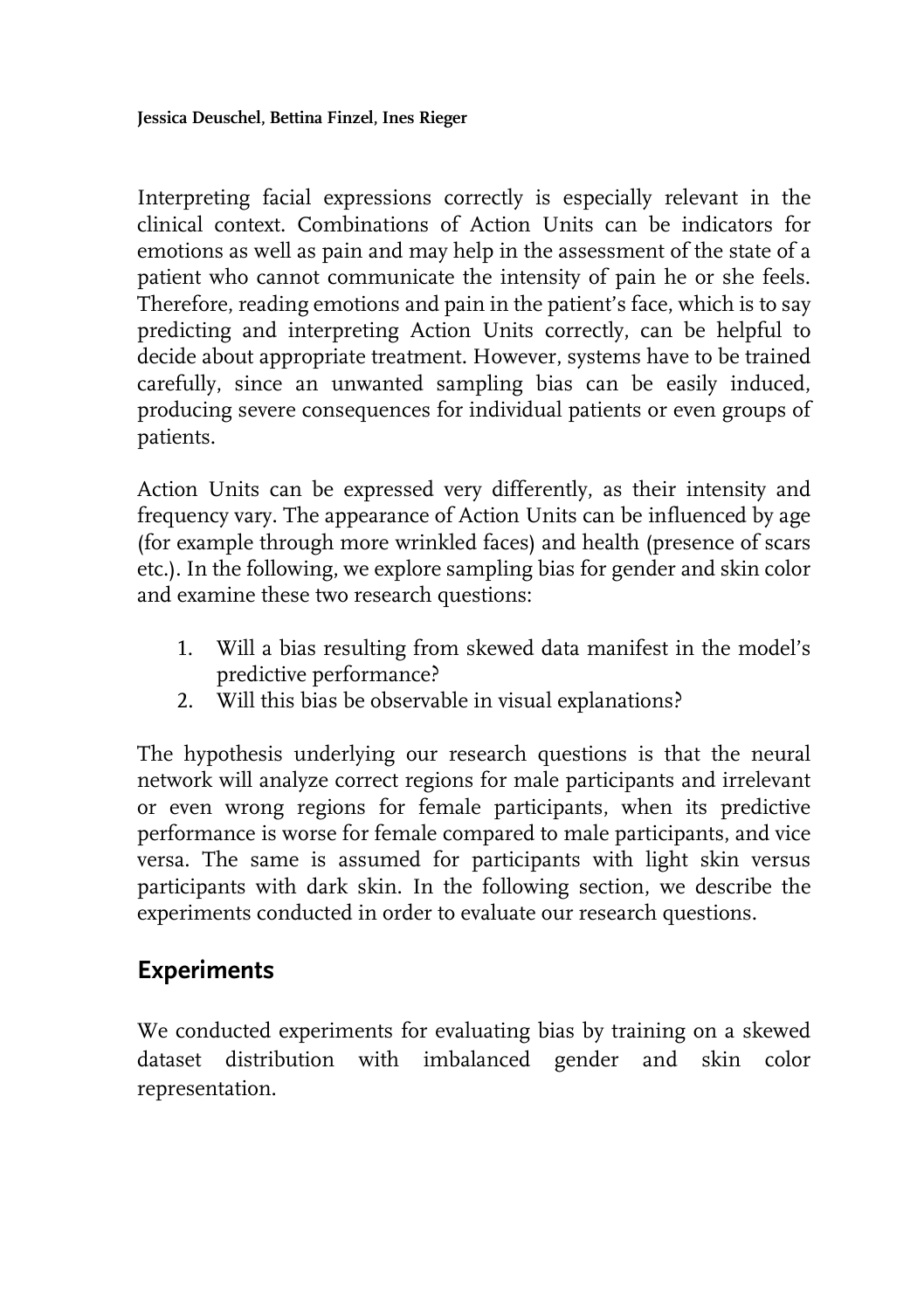

*Figure 4: Our conducted experiments with skewed datasets.*

We split our first experiment for evaluating gender bias in three parts: We trained a model on 1) only female subjects, 2) only male subjects and 3) on male and female subjects. The number of subjects (37) for each of these training sets is the same for all experiments, thus making the number of images and annotated Action Units comparable. For experiment 3) with mixed genders, the subjects are a random subset of the female subjects of experiment 1) and the male subjects of experiment 2). Each of these gender experiments are evaluated on the same testing set of 10 subjects of each gender. The number of training and testing subjects is limited by the male subjects, where we have 47 subjects in total.

In our second experiment, we train a model on a dataset with imbalanced skin color distribution. Since we have very few data on dark skin color, merely 19 subjects, we could only make one experiment, in which we train a model on people with relatively light skin and evaluate on a testing set of people with relatively dark skin. We thus trained a model on 104 'lightskinned' subjects and evaluated this model on 19 'dark-skinned' subjects. In our experiment we looked at gender and skin color from the perspective of machine learning, and thus as a collection of facial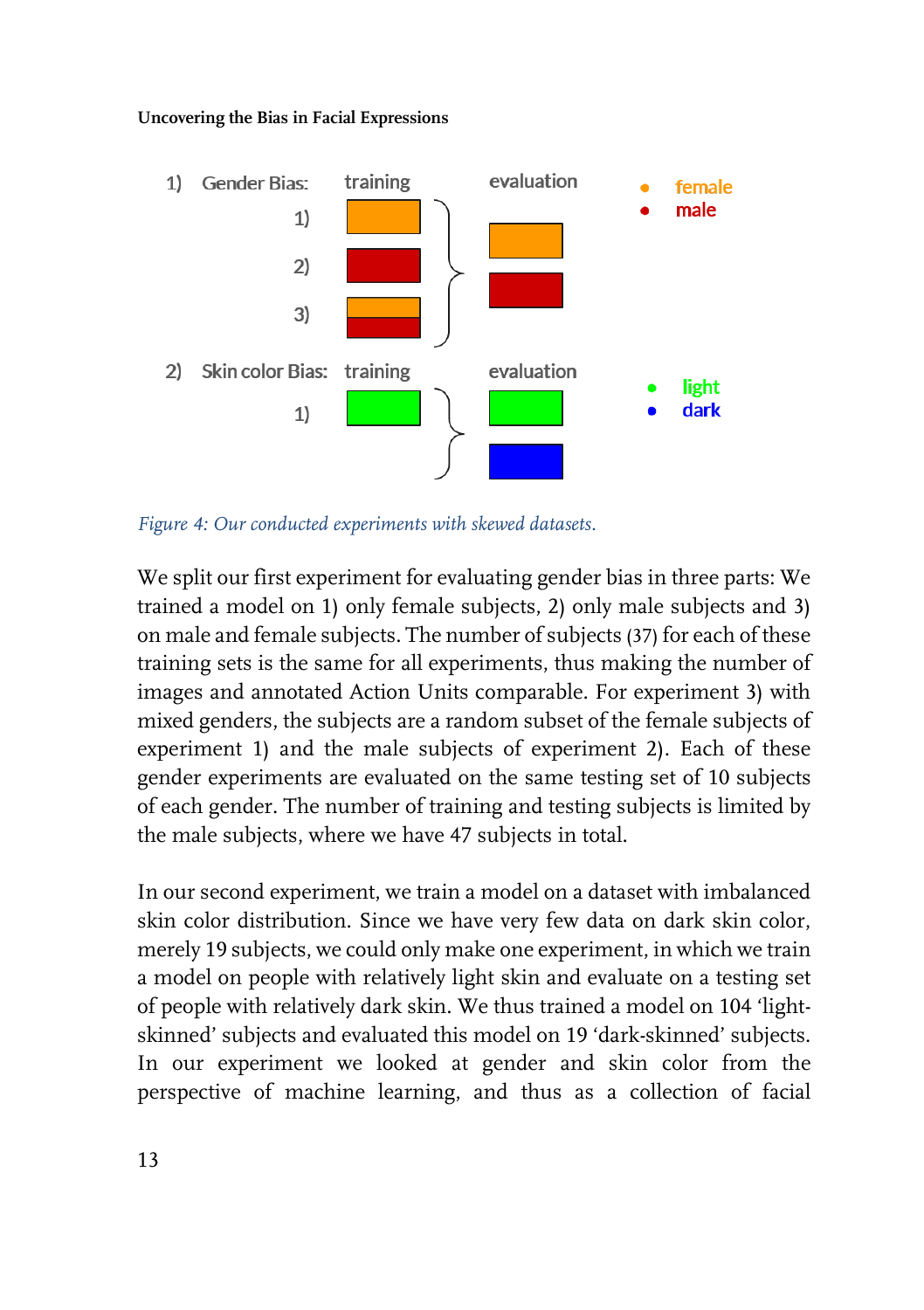characteristics that possibly, but not necessarily, correlate with the racial identities and social positioning that are commonly associated with them.

## **Data**

We used the recent Actor Study (Seuss et al., 2019) dataset and the widely used benchmark dataset CK+ (Lucey et al., 2010) for training and evaluation. The Actor Study (Seuss et al., 2019) contains sequences of 21 actors, each of them filmed for about 68 minutes from different views. This results in 4,337 frames per subject on average. The recording took place in a lab setting, so there is no change in background and lighting. The actors were asked to display specific Action Units and to react to scenarios and enactments. Experts annotated each frame of the sequences with a set of Action Units. For our experiments, we used the center view of the low speed camera. This dataset was recently published and will be made publicly available for commercial research.

The CK+ (Lucey et al., 2010) dataset contains 593 videos of 123 subjects in a lab setting. There are 87 frames on average available for each subject. Each sequence shows a facial expression - one of the basic emotions - from neutral to strong. All expressions are acted out. Experts then annotated a set of Action Units for the whole sequence, and not on a video frame level. For this, they only looked at the last frames, where the expression is the strongest. This dataset is for non-commercial research purposes only.

## **Data Pre-Processing**

The occurrence of Action Units is naturally imbalanced in datasets, since Action Units do not occur with the same frequency for different facial expressions. The more input data provided, the better deep learning models perform. For training we therefore selected only Action Units that have at least 8,000 occurrences (see figure 5). Occurrence here means the display of the Action Unit on a face.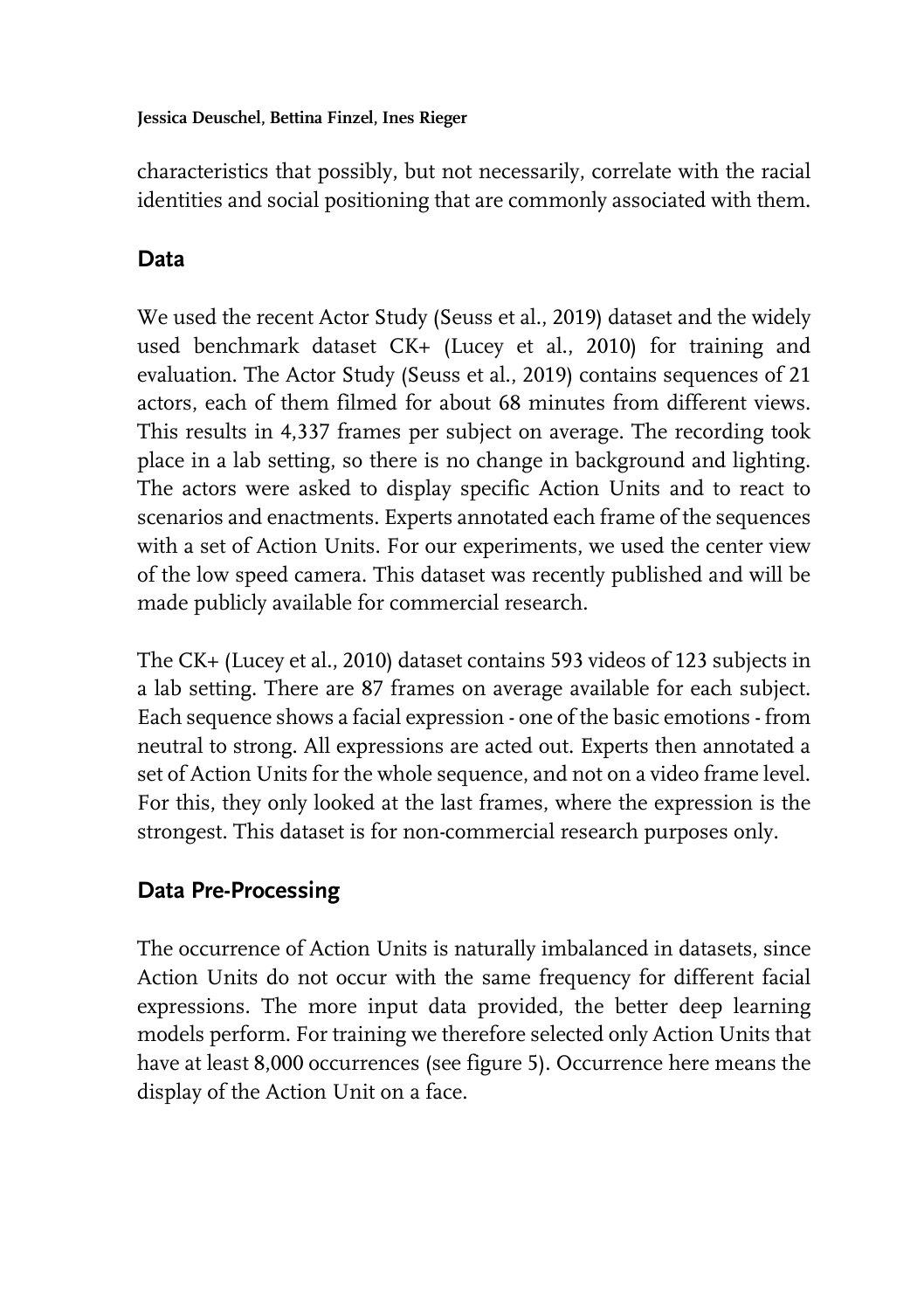

*Figure 5: The number of occurrences per Action Unit of the whole training and evaluation dataset.*

Furthermore, neural networks perform better when the classes are balanced. There are techniques to balance multi-label multi-class datasets (Rieger et al., 2020), but in order to not skew the amount of images in an uncontrolled manner per gender or skin color, we do not balance our data. We trained our model on color images, as these provide additional information. For each experiment, we split the training data in a training and validation set and evaluated the trained model on the prepared testing dataset.

## **Training**

As proposed in the paper of Pahl and Rieger (2020), we use a neural network with a VGG16 architecture (Simonyan et al., 2014) that is pretrained with the ImageNet dataset (Deng et al., 2009) (see figure 6). The ImageNet dataset used for pre-training has 1,000 classes with various objects. Therefore, these pre-trained models have already some idea of how to 'read' images and can be adapted to new domains by fine-tuning them. We fine-tune this pre-trained model in our experiments on our Action Unit training dataset.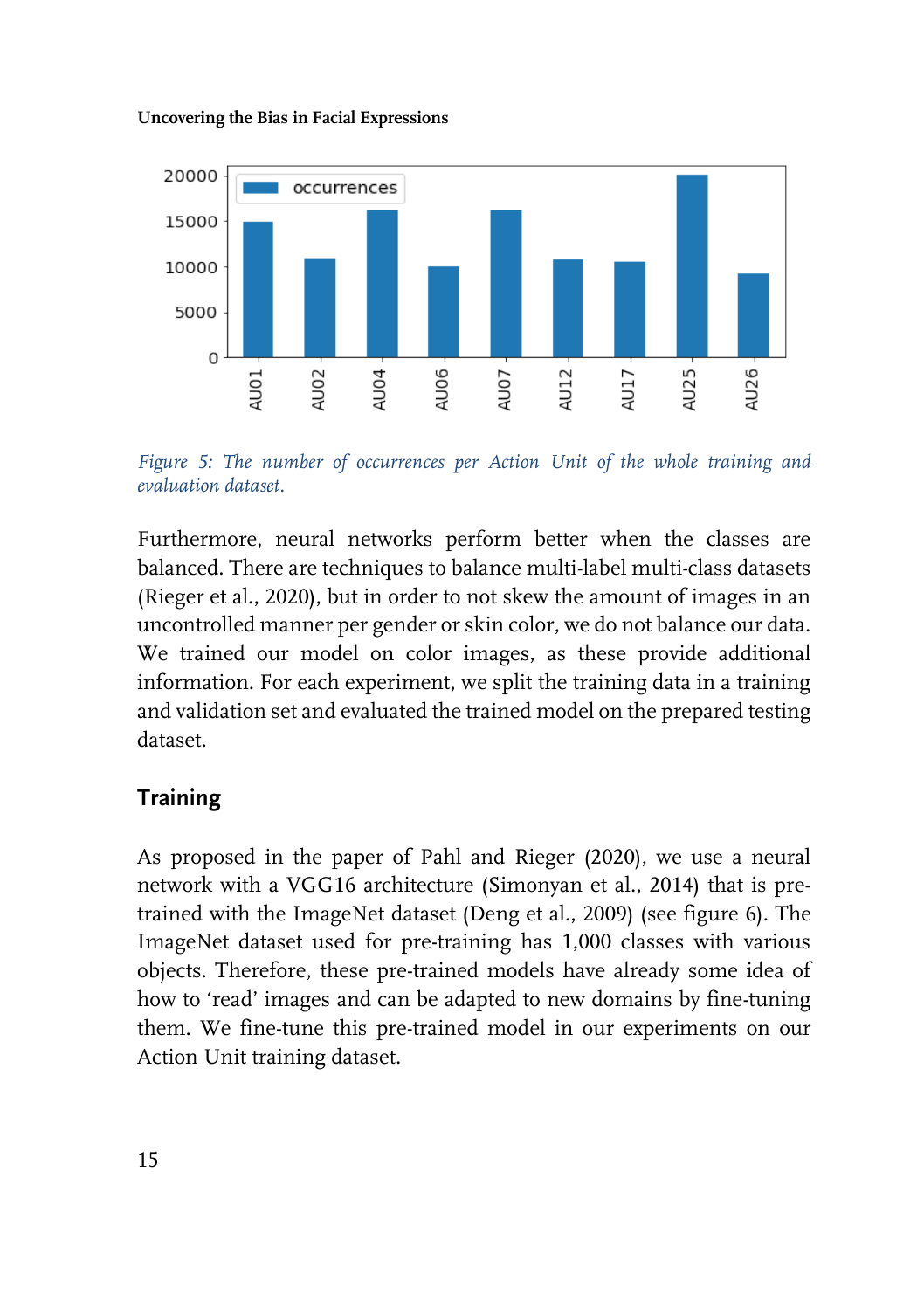

*Figure 6: Our training pipeline, where we adapt the pre-trained neural network to our Action Unit domain.*

In contrast to Pahl and Rieger (2020), we fine-tuned only the last layers those that are fully connected. For further information on hyperparameter values, pre-processing, the loss function, and architectural details, please refer to Pahl and Rieger (2020).

### **Performance Measurement**

Next to a quality evaluation using heatmaps, as explained previously, predictive performance was examined. One measure that can be applied, is accuracy. This measures how many instances from a dataset have been classified correctly. Accuracy ranges from 0 to 100%. However, it may not tell us whether our model is a sophisticated predictor. Let us take for instance an imbalanced dataset with seven instances belonging to a class (e.g. Action Unit 1) and three not belonging to that class (e.g. Action Unit 2). A model which simply classifies all instances as positive (i.e. Action Unit 1), without taking into account any characteristics of the data and thus making a random decision for one label, achieves an accuracy of 70% on this dataset (see figure 7). Here, the model did not learn anything, since its choice of labels was random. We could do the same for the negative class.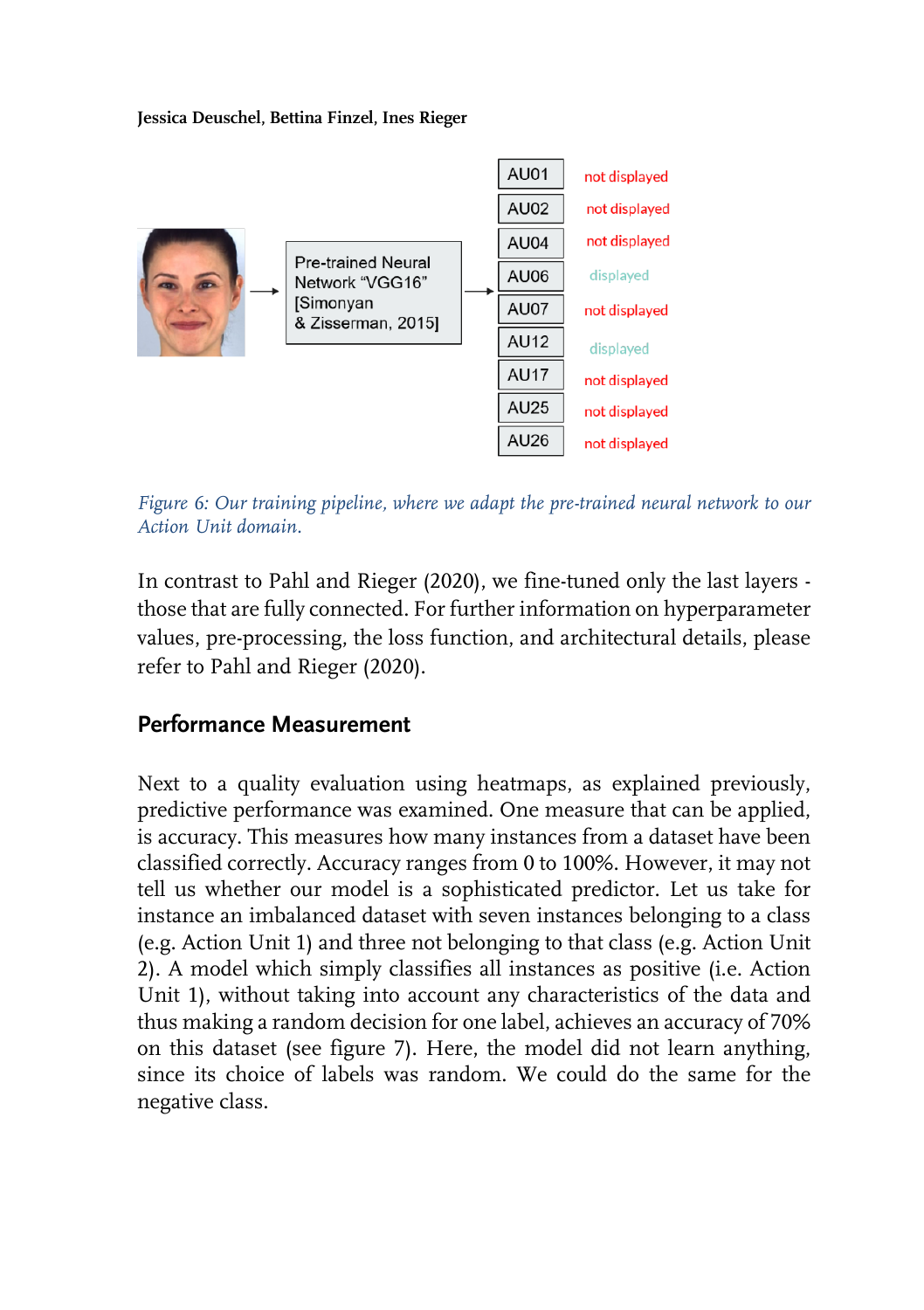

*Figure 7: The relationship between classifier accuracy and imbalanced class labels on the left and illustrates false positives (FP) and false negatives (FN) on the right.*

In the first case, we have false positives (meaning negative examples that were mistakenly classified as positive). In the second case, we have false negatives (meaning positive examples that the classifier missed). False positives (FP) and false negatives (FN) are illustrated in figure 7. A better measure in comparison to accuracy is the F1 score below. It takes precision and recall into account (see figure 8). Precision measures how well false positives are avoided by the algorithm. The recall measures how well false negatives are avoided.

$$
F_1 = 2 \cdot \frac{\text{precision} \cdot \text{recall}}{\text{precision} + \text{recall}}.
$$

### *Figure 8: The formula for computing the F1 score*

In the following section, we present our results, evaluating our trained model qualitatively by means of heatmaps and quantitatively on predictive performance.

### **Results**

Table 1 shows our first experiments, where we evaluate gender bias. As we recall from figure 4, we trained on 1) only female subjects, 2) only male subjects, and 3) subjects of both genders, and we evaluated on female and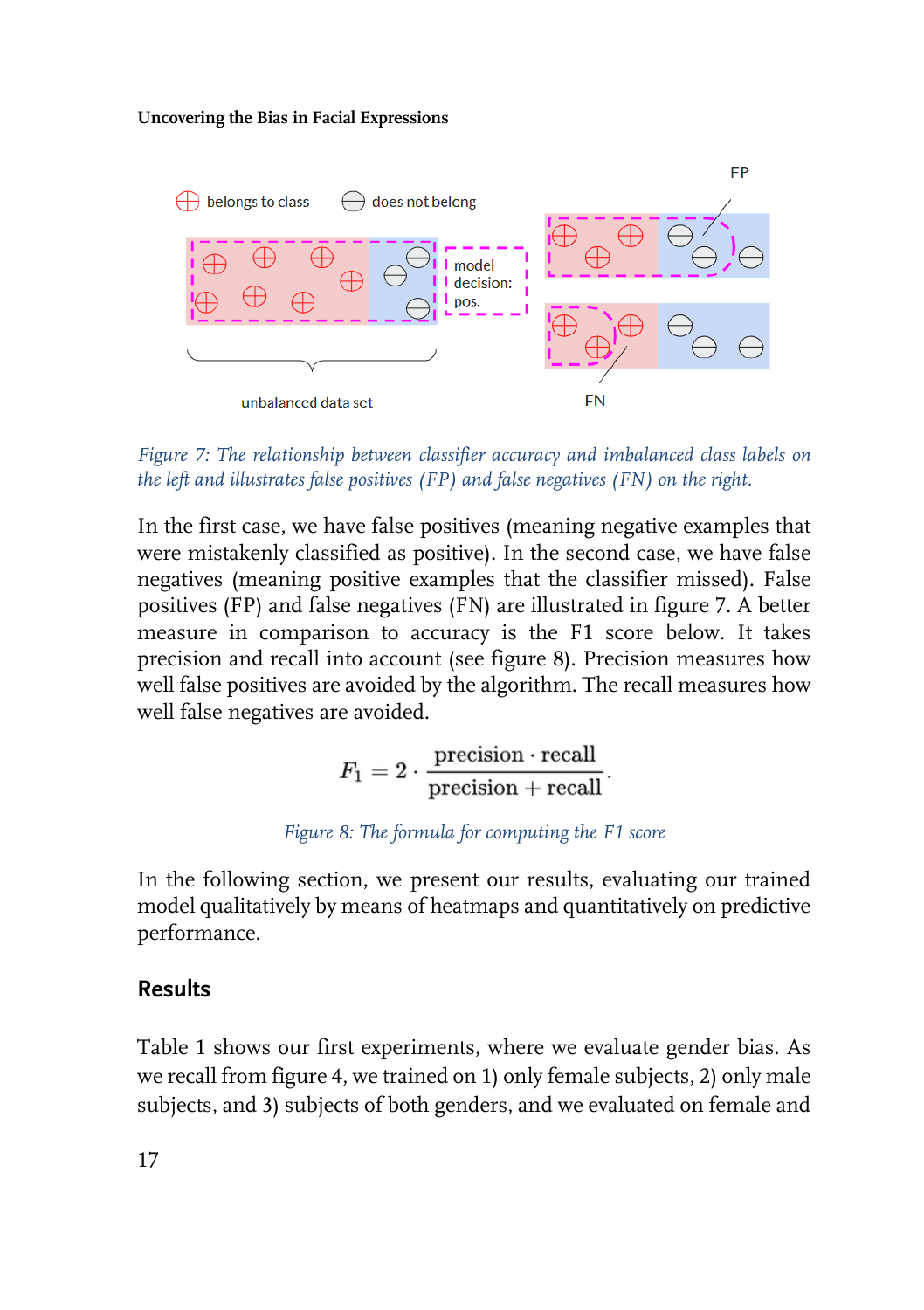male subjects. A weighted F1 macro score takes the number of samples per class into account, so the F1 score per class is weighted on the number of samples for this class.

| Trained on | Tested on female |                      | Tested on male |                      |
|------------|------------------|----------------------|----------------|----------------------|
|            | F1 macro         | weighted<br>F1 macro | F1 macro       | weighted<br>F1 macro |
| female     | 0.55             | 0.55                 | 0.56           | 0.58                 |
| male       | 0.44             | 0.45                 | 0.55           | 0.59                 |
| mixed      | 0.54             | 0.55                 | 0.60           | 0.63                 |

*Table 1: The results of the experiments in which a potential gender bias is evaluated.*

We can see from the results that a gender bias is observable, as the results on the testing set change depending on which gender we train the model on. When training on male subjects, the results meet our expectation, as the F1 macro is lower when the trained model is evaluated on female subjects (0.44) than when evaluated on male subjects (0.55). Our expectation is also met when evaluating the model trained on subjects of both genders: The F1 macro for female testing subjects (0.54) is as high as when evaluating the model trained on female subjects (0.55). Furthermore, the F1 macro on the male testing subjects (0.60) is almost as high as when evaluating the model trained on male subjects (0.55).

Our expectations are not met, however, when the model is trained on female subjects only, which shows in fact that the F1 macro scores are almost equal when the model is evaluated on the male testing subjects (0.56) and on the female testing subjects (0.55). We can put these results in perspective when comparing the F1 macro on the female testing subjects (0.55) from this experiment with the F1 macro on the female testing subjects from the experiment, where the model is trained on male subjects (0.44): The result is higher in the former experiment as expected.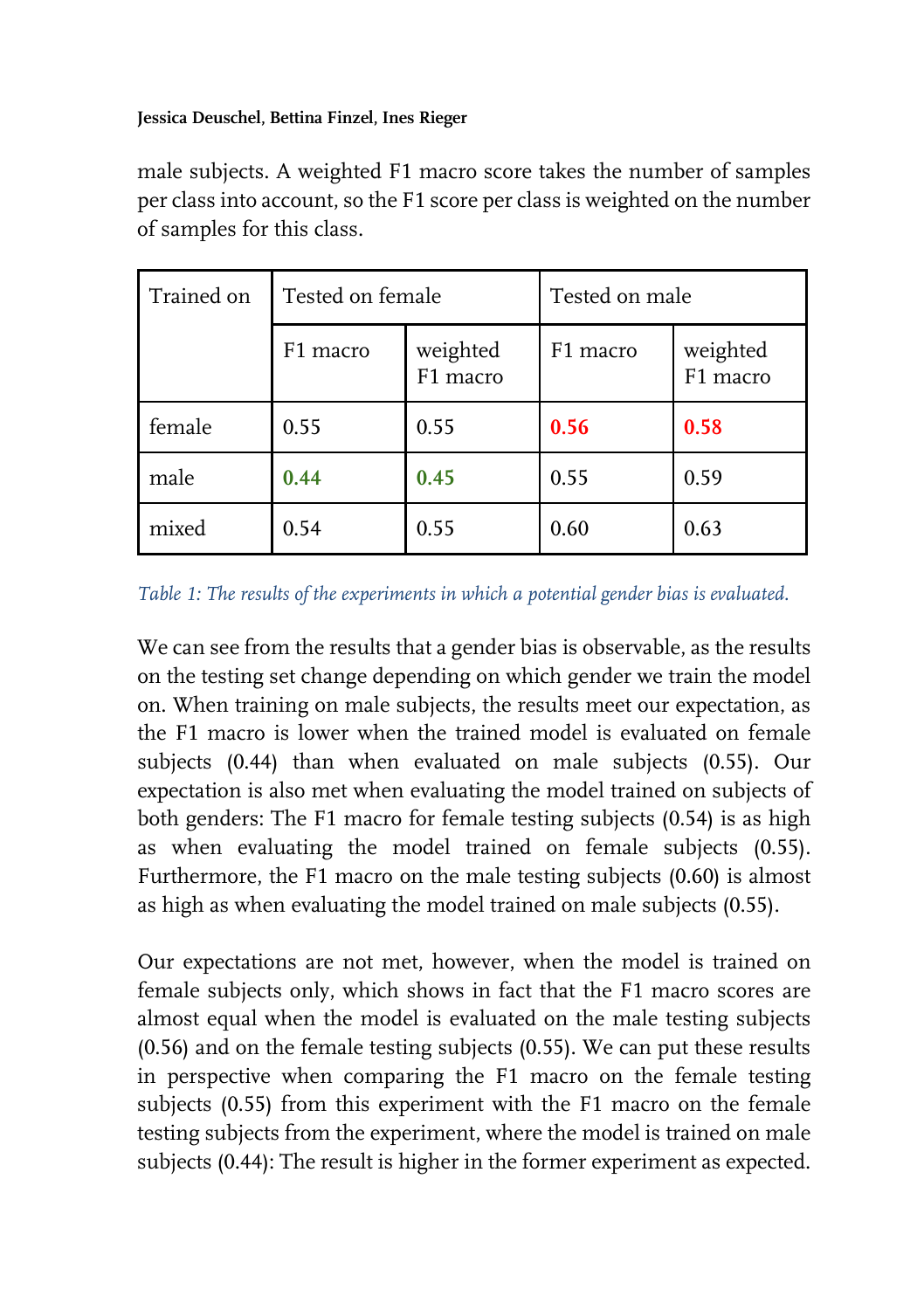But when we look at the male testing subjects and compare the experiment in which the model was trained on female subjects (0.56) with the experiment in which the model was trained on male subjects (0.55), the results are almost the same. We must therefore assume that there are additional dependent variables in the dataset that influence the results.

Overall, we see for the gender experiment that the results for a successful recognition of the Action Units on the female testing subjects are always lower than on the male testing subjects. We hypothesize that there might be more diverse features in the female dataset than in the male dataset, such as more variance in appearance. Testing for this hypothesis is not trivial, however, as one must first define the scope of features that are taken to characterize men and women respectively, e.g. hairstyle. Furthermore, if these features are not labeled in the dataset, a model has to be trained to recognize them. We leave this to future work.

Figure 9 shows sample heatmaps computed of female subjects that were created based on the LRP method. The heatmaps indicate how a model trained on male subjects 'looks' at these images of female subjects, when predicting Action Unit 1, the inner brow raiser:



*Figure 9: How a model trained with male subjects 'sees' images of female subjects when predicting the Action Unit 1 – the inner brow raiser.*

In all three images, Action Unit 1 is present in the face and the model predicted it correctly as present. The approximate position of the inner brow raiser is marked with a black rectangle. In the following, we describe the heatmaps and propose explanations for the results: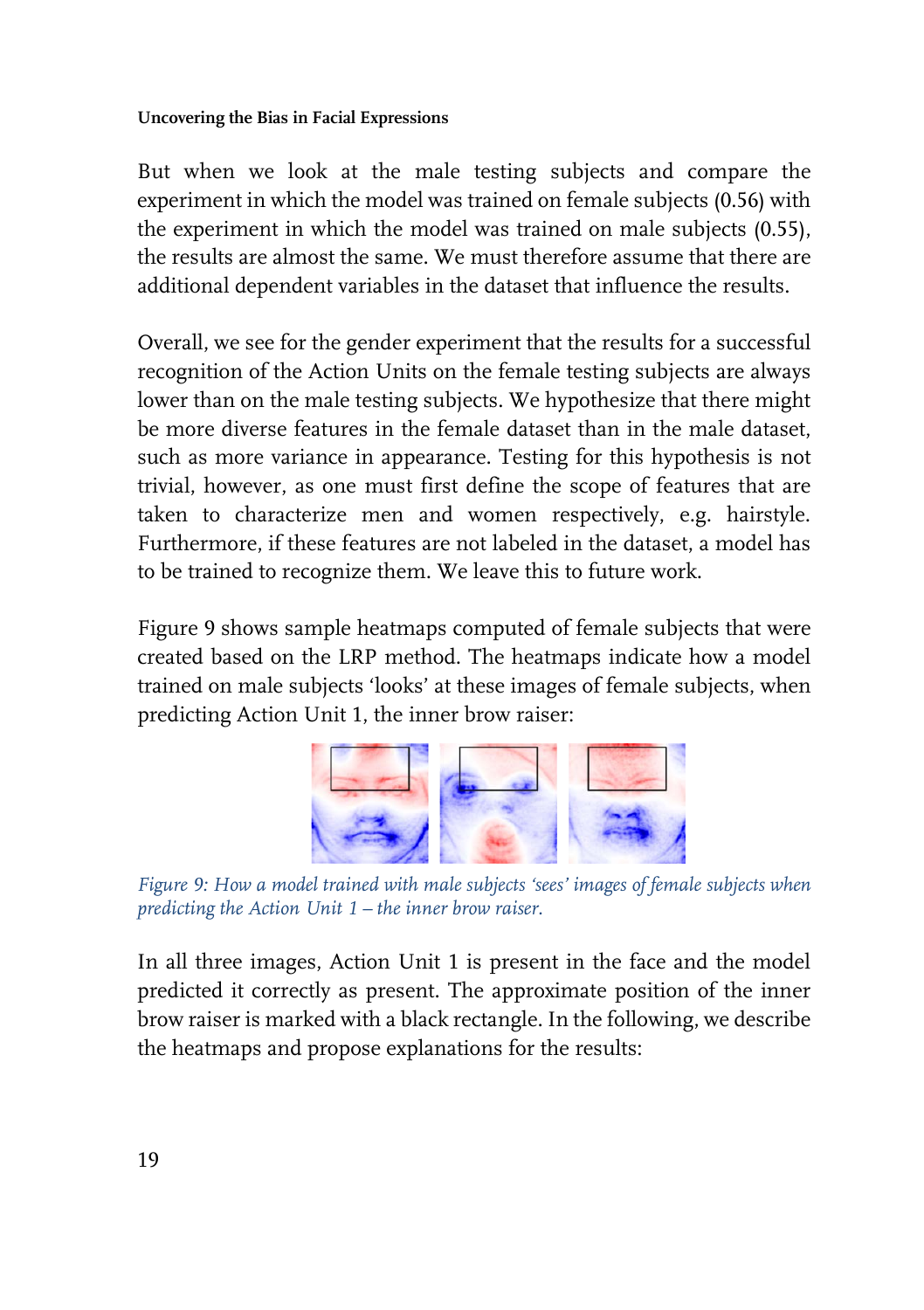- In the first image (left) the person has a hairstyle with bangs that cover part of the forehead. These areas on the forehead are blue in the heatmap, which means that the trained model sees the strands of hair as opposing features that hinder the classification of Action Unit 1, the inner brow raiser. By contrast, the model sees the red area on the forehead as important for this Action Unit class. We can thus assume that the model is confused by the hairstyle.
- In the second image (middle), the model does not only look closely at the forehead, which is the expected area of the relevant Action Unit class, but also at the hair and chin/mouth area. We can thus again assume that the model learned wrong statistical correlations: a correlation between the chin/mouth area and the forehead for recognizing Action Unit 1. This can also occur due to too little training data.
- The third image (right) shows a prediction we would expect: the forehead is important for this class; everything else is blue.

Table 2 shows our second experiment, where we explore a possible skin color bias. As expected, the F1 macro on the testing subjects with light skin color is higher (0.63) than the result on the testing subjects with dark skin color (0.55), when evaluated with a model trained on light skin color. Therefore, the skewed skin color training dataset here results in a biased and unfair model.

| Trained on<br>light skin<br>color | Tested on light skin color |                      | Tested on dark skin color |                      |
|-----------------------------------|----------------------------|----------------------|---------------------------|----------------------|
|                                   | F1 macro                   | weighted<br>F1 macro | F1 macro                  | weighted<br>F1 macro |
|                                   | 0.63                       | 0.69                 | 0.55                      | 0.62                 |

*Table 2: The results of the experiments, in which a potential skin color bias is evaluated.*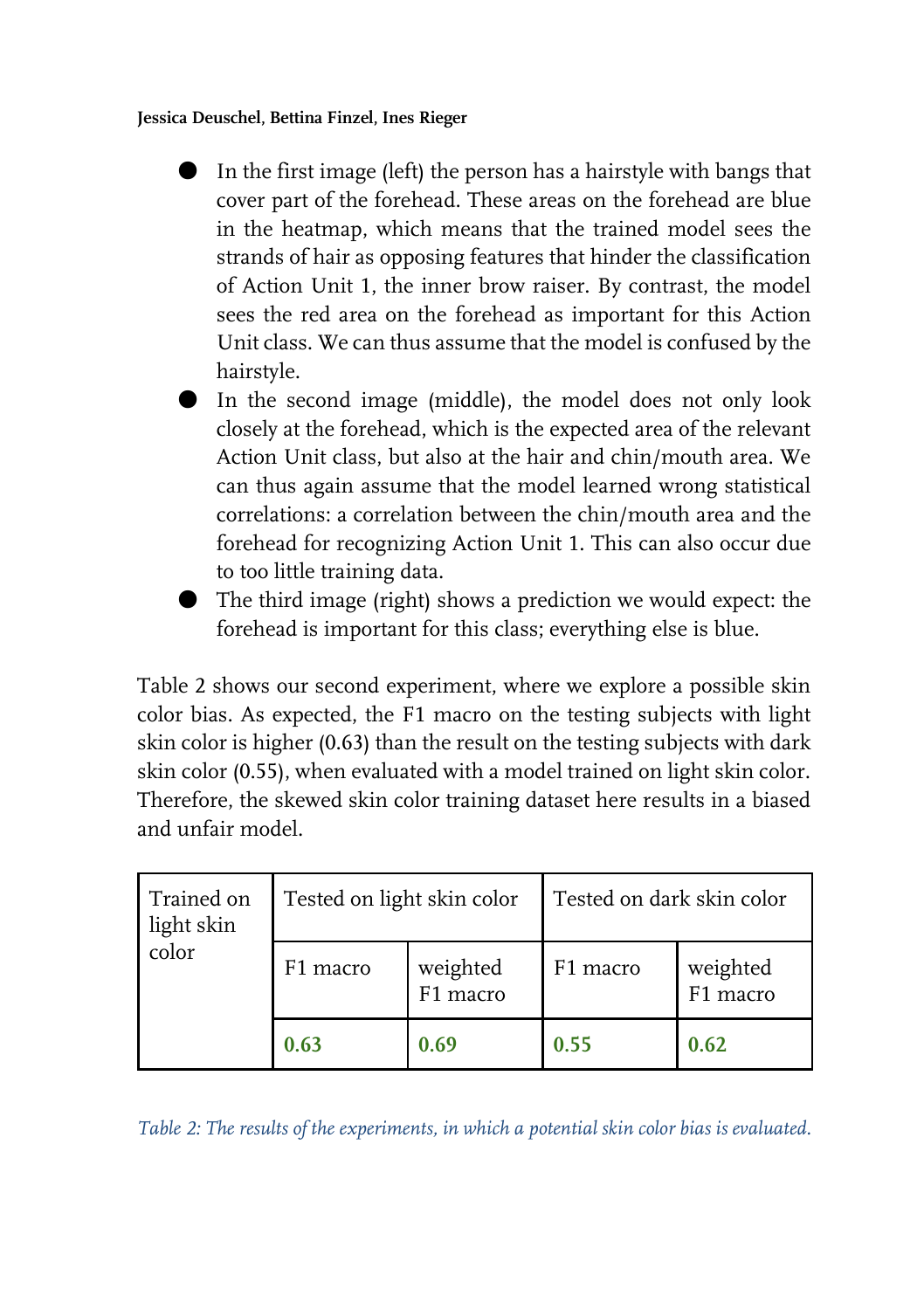Figure 10 shows three sample heatmaps computed on our testing subjects with darker skin:



*Figure 10: How a model trained with light-skinned subjects 'sees' images of dark-skinned subjects, when predicting the Action Unit 1 - the inner brow raiser.*

The heatmaps show how a model trained with light-skinned faces 'sees' dark-skinned faces, when predicting the Action Unit 1, the inner brow raiser. In the following, we describe the heatmaps and propose explanations for the results:

- We can see again in the first heatmap (left) how a certain hairstyle affects or confuses the trained model. The model predicted that the Action Unit 1 would be present in this image, although it is not. Probably there were not enough training images featuring this particular hairstyle in order to avoid the bias.
- For the second image (middle), the trained model predicts correctly that there is no Action Unit 1 present in this image. However, we can see that the model looks at the background to support its prediction, which can indicate a background bias, probably induced by the monotone lab background.
- For the third image (right) the model correctly predicts the presence of Action Unit 1. The heatmap highlights the forehead area and especially the wrinkles, as we would expect. The rest of the face is considered by the trained model as opposing to the class, which is correct.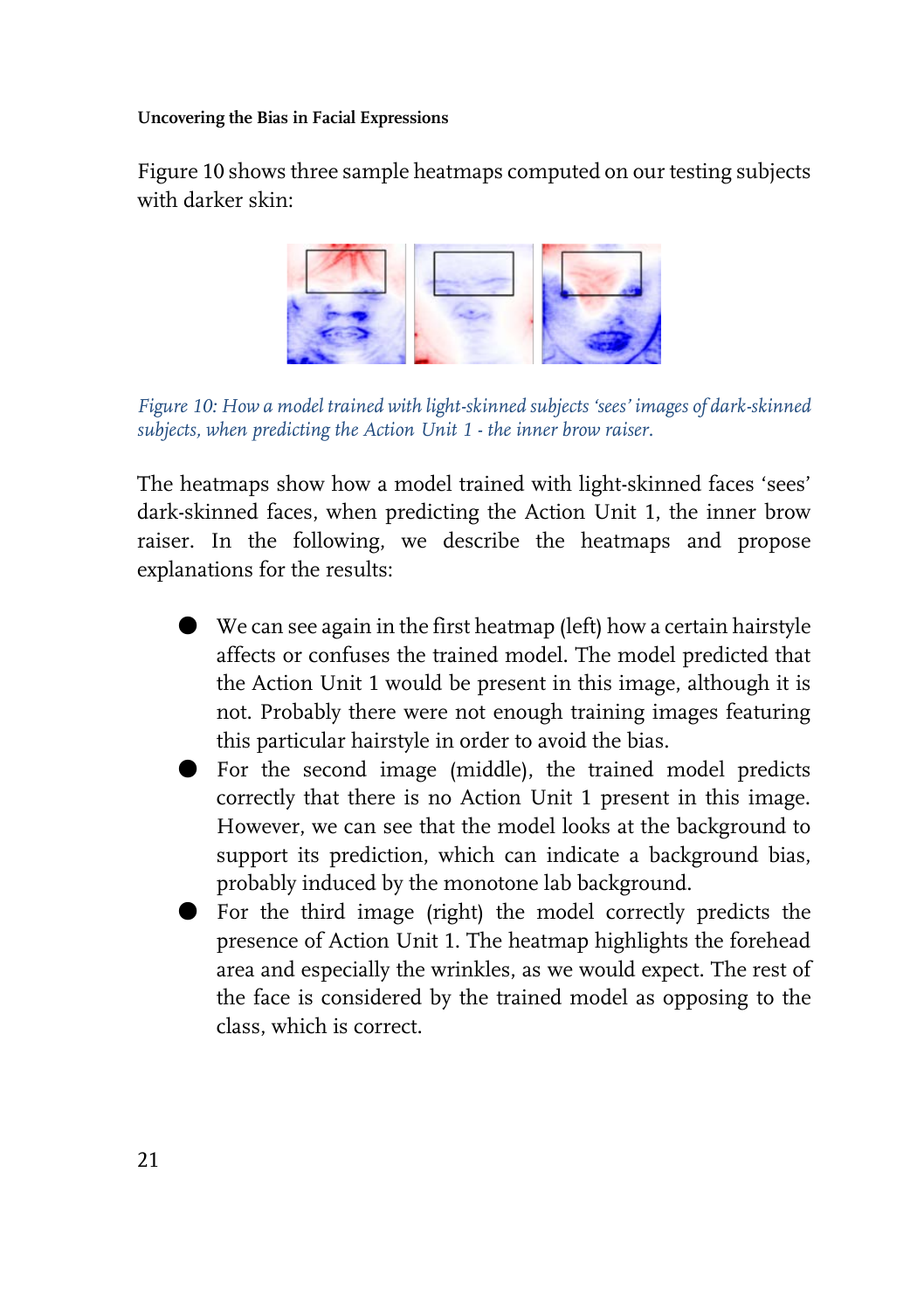# **Discussion**

In this paper, we raised and experimentally examined two research questions. We focused on answering whether introducing an imbalance in gender and skin color into the training dataset would result in a bias. We assumed that the bias would manifest in the model's predictive performance, since non-representative sampling corrupts performance. We further hypothesized that a bias would be observable in visual explanations, presented as heatmaps.

Our quantitative results show that the predictive performance on female subjects was indeed reduced when the model had been trained only with male subjects, in comparison to training with a mixed dataset or only on female subjects. We can furthermore observe that the predictive performance of a model trained only on female subjects has a better prediction outcome on male subjects, compared to the all-male and mixed dataset case. For skin color, the model's performance decreases on test subjects with darker skin compared to subjects with lighter skin. We can thus conclude that a bias arose from skewing the data with respect to gender and skin color. Otherwise, the predictive performance would have stayed approximately the same among the different settings.

With respect to our qualitative analysis on the appearance of visual explanations, we assumed that the neural network would consider Action Unit-relevant image regions for male participants and irrelevant regions for female participants, when its predictive performance is worse on the test data for female subjects compared to male subjects. The same outcome was assumed for the experiment focusing on the participants' skin color. Although the model seems to concentrate on specific areas in some cases (such as the forehead when the prediction was correct or the background of the image when the prediction was wrong, as in the example of the inner brow raiser), our main observation is that the heatmaps produced are hardly homogenous.

We visually observed the potentially biased heatmaps. We found that regions irrelevant to Action Units have been highlighted, but we cannot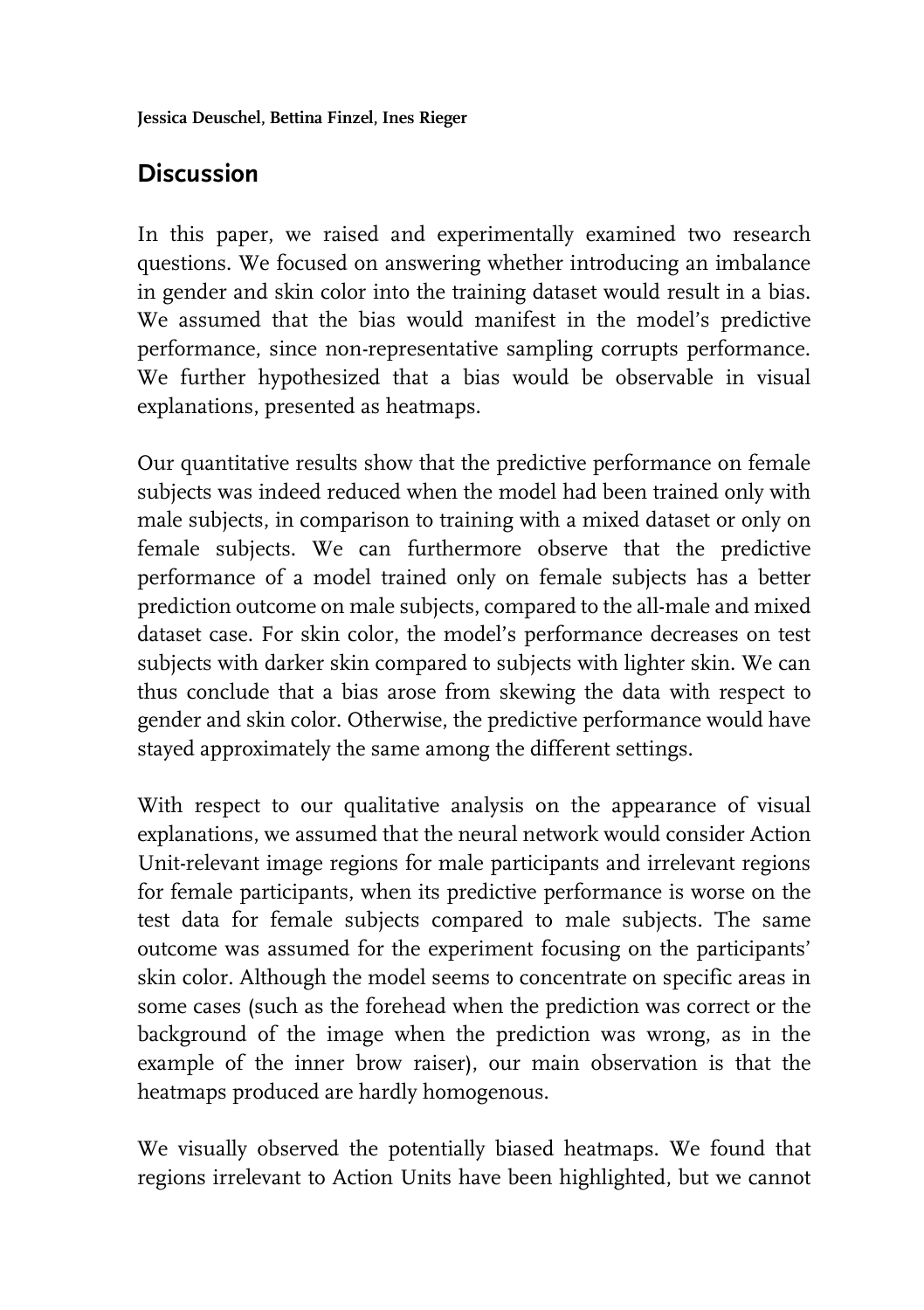conclude in general that these are features specific of participants of a certain gender or with a certain skin color.

At this stage, our second research question cannot be answered in a satisfactory manner, since we have not yet performed an extensive quantification of the appearance of the heatmaps. This must remain the object of future work. In order to sufficiently evaluate the heatmaps, a metric that calculates the aggregation of positive relevance in Action Unitspecific facial regions needs to be applied. Additional annotations of these regions would have been required, but they were not available at the time of this work.

With our experiments, we aimed to show that a sampling bias can reduce the performance of a model. Our results indicate that there is an influence, which is why mitigating bias in datasets is an important step towards more objectivity in machine learning algorithms. In order to reduce bias, using more diverse datasets can improve the model's ability to generalize. Nevertheless, we do not think that it would be reasonable to try to eliminate any kind of bias completely. Bias is at the core of learning as it allows for abstraction from individual examples. There is no absolute knowledge in the world, so that every abstraction, being a reduction of information, can be an undesired or desired bias. Eliminating the bias completely would remove the model's ability to perform an abstraction from examples. The model would then simply have to memorize each example in the given representation. Therefore, removing all bias is not desirable. Eliminating specific discriminatory bias, however, improves generalizability.

We further want to point out that developers and deployers of machine learning algorithms and models respectively can end up conserving or even promoting stereotypes if they take the input data for training from a biased source. Such a bias (which may come from societal biases at large) would be inherent to the learned model and thus base its decisions on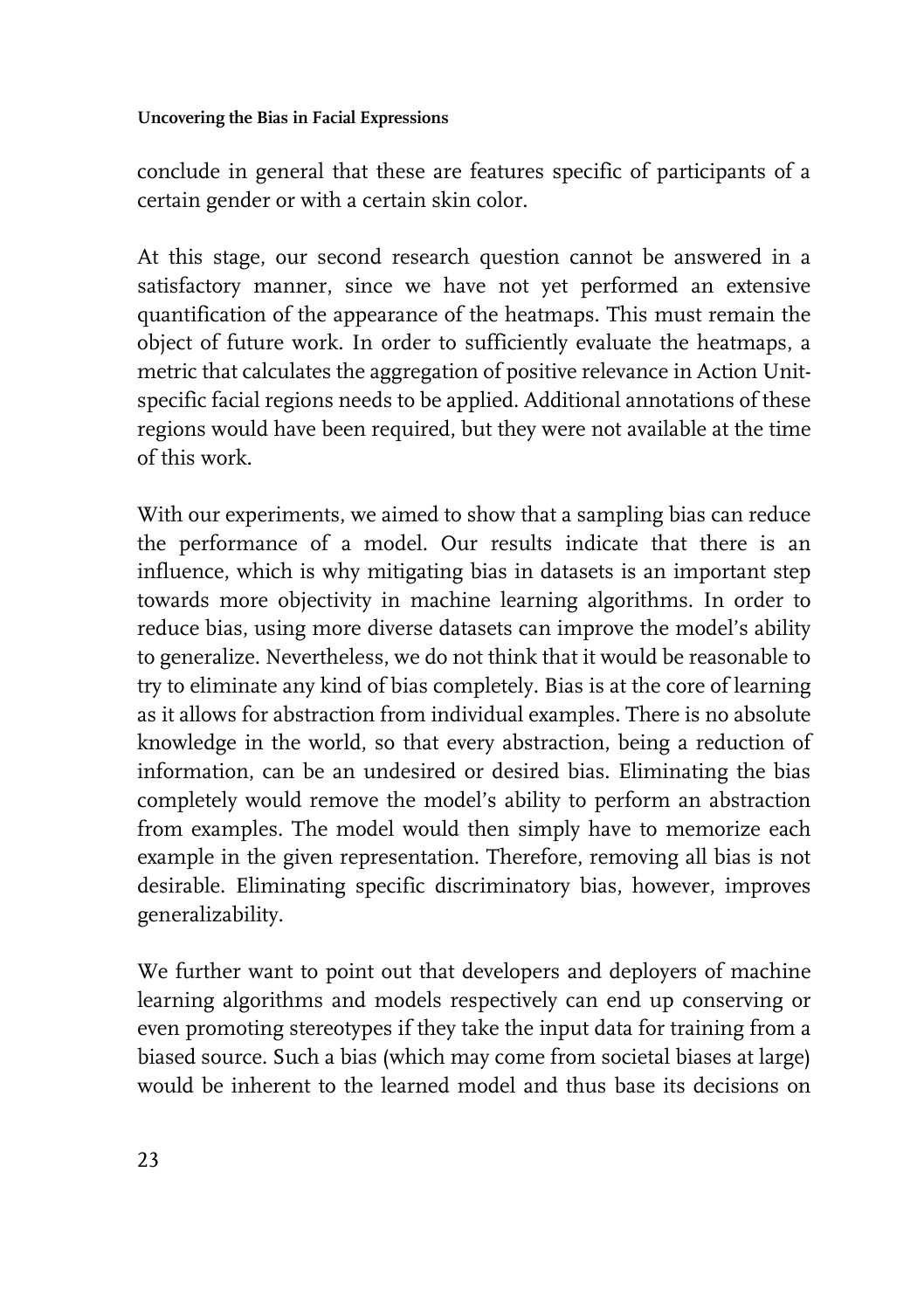prejudices and assumptions similar to those present in the human data collectors. It is therefore desirable to take data from different or diverse sources. This includes involving multiple and diverse human experts in the process of instance labelling for the training data in an effort to integrate various viewpoints.

With respect to the step of decision making, we consider increasing transparency of machine learning and finding measures that ensure transparency, objectivity, and fairness to be crucial for the evaluation of a model's performance. A central question is therefore, whether the model's output should help to achieve the best possible results – here one that is as fair as possible – or whether it is enough if a model is as good as the world that has produced it. Nevertheless, without transparency, objectivity and fairness measures, bias evaluation and decision making would be limited. In our future research we therefore aim to proceed in this direction.

# **Conclusion & Future Work**

In this paper, we show by means of Action Unit detection that an induced sample bias in the training data can lead to performance reduction on the underrepresented population. We considered gender and skin color bias that could lead to discrimination if a model is not representative enough. We built several models, each trained on the same number of subjects, but one specific subgroup respectively: only male, only female, both genders, only participants with light skin color and participants with all skin colors. Our gender analysis reveals that the performance on female subjects drops considerably when training on exclusively male subjects in comparison to training on both genders. We detect the same results for the skin color analysis: The score for dark skin improves when considering subjects with different skin colors in the training data as opposed to only subjects with light skin. Surprisingly however, inverting the experiment, thus training on only female subjects, does not result in a performance reduction for the male subgroup. We suspect, therefore, that another kind of bias is present in the data. We speculate that creating subsets has reduced diversity in the data, yielding inflexible models that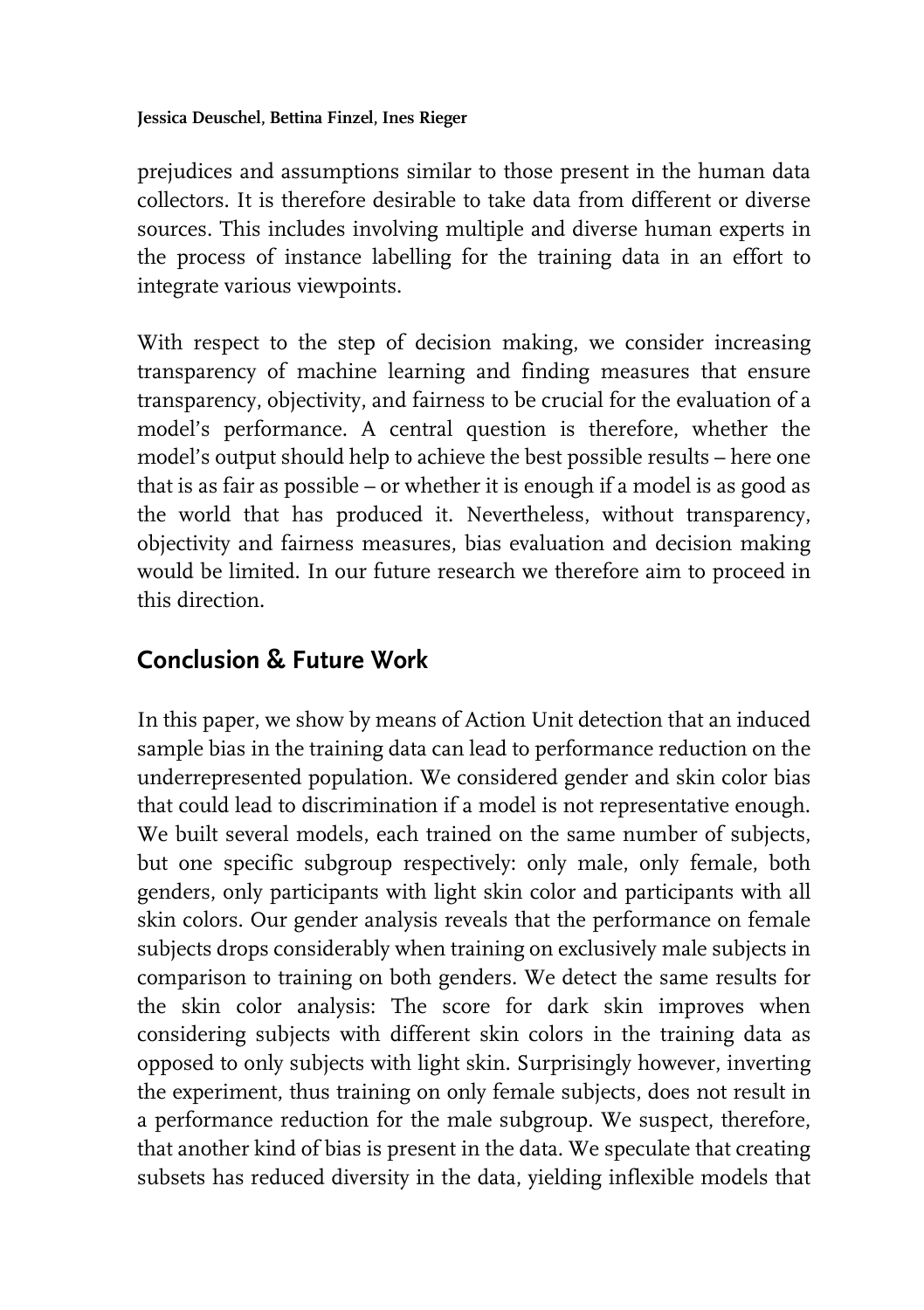do not know enough variation. This could be avoided using a larger, more diverse and balanced dataset. For skin color, this reverse analysis was not possible due to the limited amount of data for subjects with darker skin color.

In addition to the performance comparison, we investigated bias applying the explainability method LRP. We discovered that for the respective underrepresented group the models sometimes learned to consider spurious correlations, like when they looked at parts of the background in addition to the face, and also became confused by unexpected attributes, such as different hairstyles. This also suggests the importance of augmenting diversity in the dataset. However, evaluating these heatmaps is dependent on personal interpretations. In order to evaluate the quality of the produced explanatory heatmaps objectively, a domain-specific measure could be applied, as presented in Rieger et al. (2020). For the verification of the model's performance, bounding boxes are defined for Action Unit relevant regions and the aggregated positive relevance inside and outside of the bounding boxes computed. Overall, with this research, we hope to contribute to a heightened state of awareness and comprehension for bias in deep learning and contribute particularly to research on Action Unit detection by presenting ways to uncover bias with respect to this task.

# **Acknowledgments**

We would like to thank the women's representatives of the University of Bamberg for the competence- and network-oriented support provided during the colloquium FORSCHEnde FRAUEN. The experiments and results presented here were partly generated within the research project Transparent Medical Expert Companion and financially supported by the BMBF (FKZ 01IS18056 A/B, TraMeExCo). Furthermore, we would like to thank Dominik Seuss for his support, Jaspar Pahl for his constructive feedback as well as his help in the preparation of the experiments and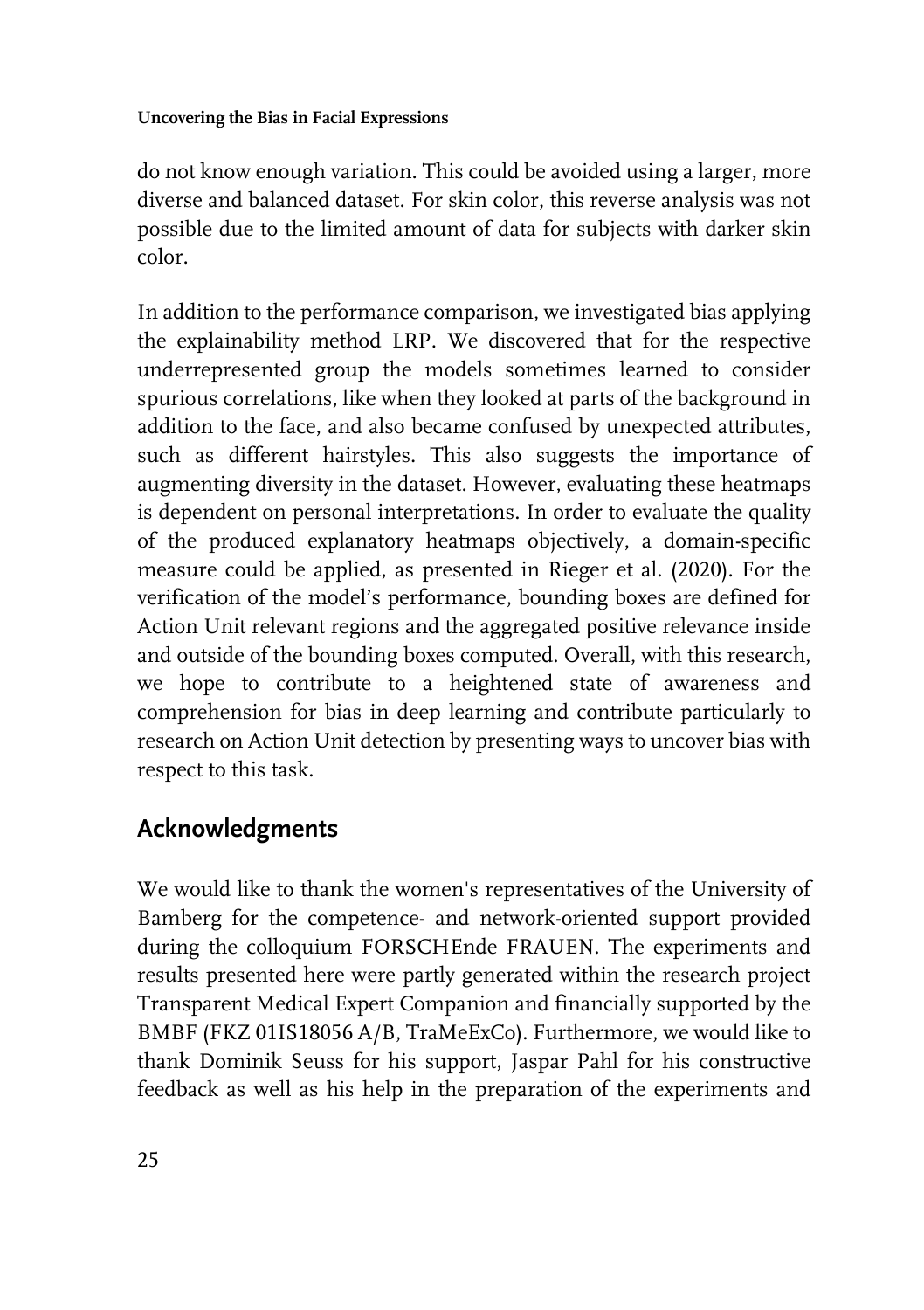Sebastian Lapuschkin for the image material provided to showcase age bias. We also thank Sarah Stenz for proofreading our contribution.

## **Literature**

- Bellamy, Rachel KE, et al. "AI Fairness 360: An extensible toolkit for detecting, understanding, and mitigating unwanted algorithmic bias." *arXiv preprint arXiv:1810.01943* (2018).
- Bolukbasi, Tolga, et al. "Man is to computer programmer as woman is to homemaker? debiasing word embeddings." *Advances in Neural Information Processing Systems*. 2016.
- Corbett-Davies, Sam, et al. "Algorithmic decision making and the cost of fairness." *Proceedings of the 23rd ACM SIGKDD International Conference on Knowledge Discovery and Data Mining*. 2017.
- Dastin, Jeffrey. "Amazon scraps secret AI recruiting tool that showed bias against women." San Fransico, CA: Reuters. Retrieved on October 9 (2018): 2018.
- Deng, Jia, et al. "ImageNet: A Large-scale Hierarchical Image Database." *Proceedings of the IEEE Conference on Computer Vision and Pattern Recognition.* IEEE, 2009.
- Dietterich, Thomas G., and Eun Bae Kong. "Machine learning bias, statistical bias, and statistical variance of decision tree algorithms." *Technical report*, Department of Computer Science, Oregon State University, 1995.
- Du, Mengnan, et al. "Fairness in deep learning: A computational perspective." *IEEE Intelligent Systems* (2020).
- Ekman, Paul, et al. "Universals and cultural differences in the judgments of facial expressions of emotion." *Journal of Personality and Social Psychology (1987): 53*(4), 712–717.
- Goodfellow, Ian, Yoshua Bengio, and Aaron Courville. *Deep learning*. MIT press, 2016.
- Hardt, Moritz, Eric Price, and Nati Srebro. "Equality of opportunity in supervised learning." *Advances in Neural Information Processing Systems*. 2016.
- Kallus, Nathan, and Angela Zhou. "Residual unfairness in fair machine learning from prejudiced data." *arXiv preprint arXiv:1806.02887* (2018).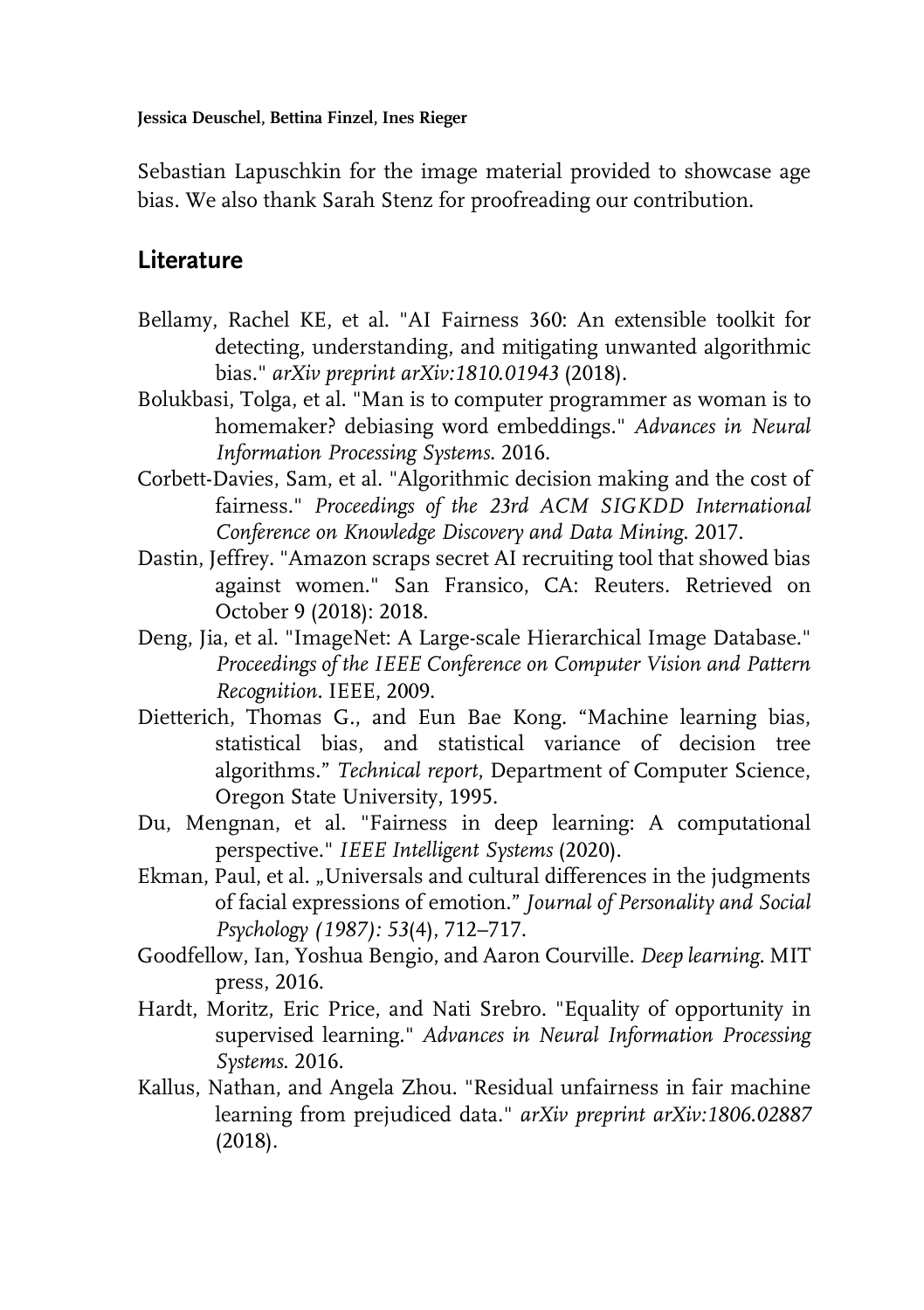- Kamiran, Faisal, and Toon Calders. "Classifying without discriminating." *2009 2nd International Conference on Computer, Control and Communication*. IEEE, 2009.
- Kilbride, Janet E., and Matthew Yarczower. "Ethnic bias in the recognition of facial expressions." *Journal of Nonverbal Behavior* 8.1 (1983): 27- 41.
- Lapuschkin, Sebastian, et al. "Understanding and comparing deep neural networks for age and gender classification." *Proceedings of the IEEE International Conference on Computer Vision Workshops*. 2017.
- Lucey, Patrick, et al. "The Extended Cohn-Kanade Dataset (CK+): A Complete Dataset for Action Unit and Emotion-specified Expression." *2010 IEEE Computer Society Conference on Computer Vision and Pattern Recognition-workshops*. IEEE, 2010.
- Mehrabi, Ninareh, et al. "A survey on bias and fairness in machine learning." *arXiv preprint arXiv:1908.09635* (2019).
- Rieger, Ines, Jaspar Pahl, and Dominik Seuss. "Unique Class Group Based Multi-Label Balancing Optimizer for Action Unit Detection (accepted)." *Proceedings of FG 2020 Conference Workshop ABAW* (2020).
- Rieger, Ines, Rene Kollmann, Bettina Finzel et al. "Verifying deep learning-based decisions for facial expression recognition (accepted)." *Proceedings of the ESANN Conference 2020*. 2020.
- Pahl, Jaspar, Ines Rieger, and Dominik Seuss. "Multi-label Learning with Missing Values using Combined Facial Action Unit Datasets (accepted)." *Proceedings of ICML 2020 Conference Workshop ARTEMISS* (2020).
- Pedreshi, Dino, Salvatore Ruggieri, and Franco Turini. "Discriminationaware data mining." *Proceedings of the 14th ACM SIGKDD International Conference on Knowledge Discovery and Data Mining*. 2008.
- Serna, Ignacio, et al. "SensitiveLoss: Improving Accuracy and Fairness of Face Representations with Discrimination-Aware Deep Learning." *arXiv preprint arXiv:2004.11246* (2020).
- Seuss, Dominik, et al. "Emotion expression from different angles: A video database for facial expressions of actors shot by a camera array."